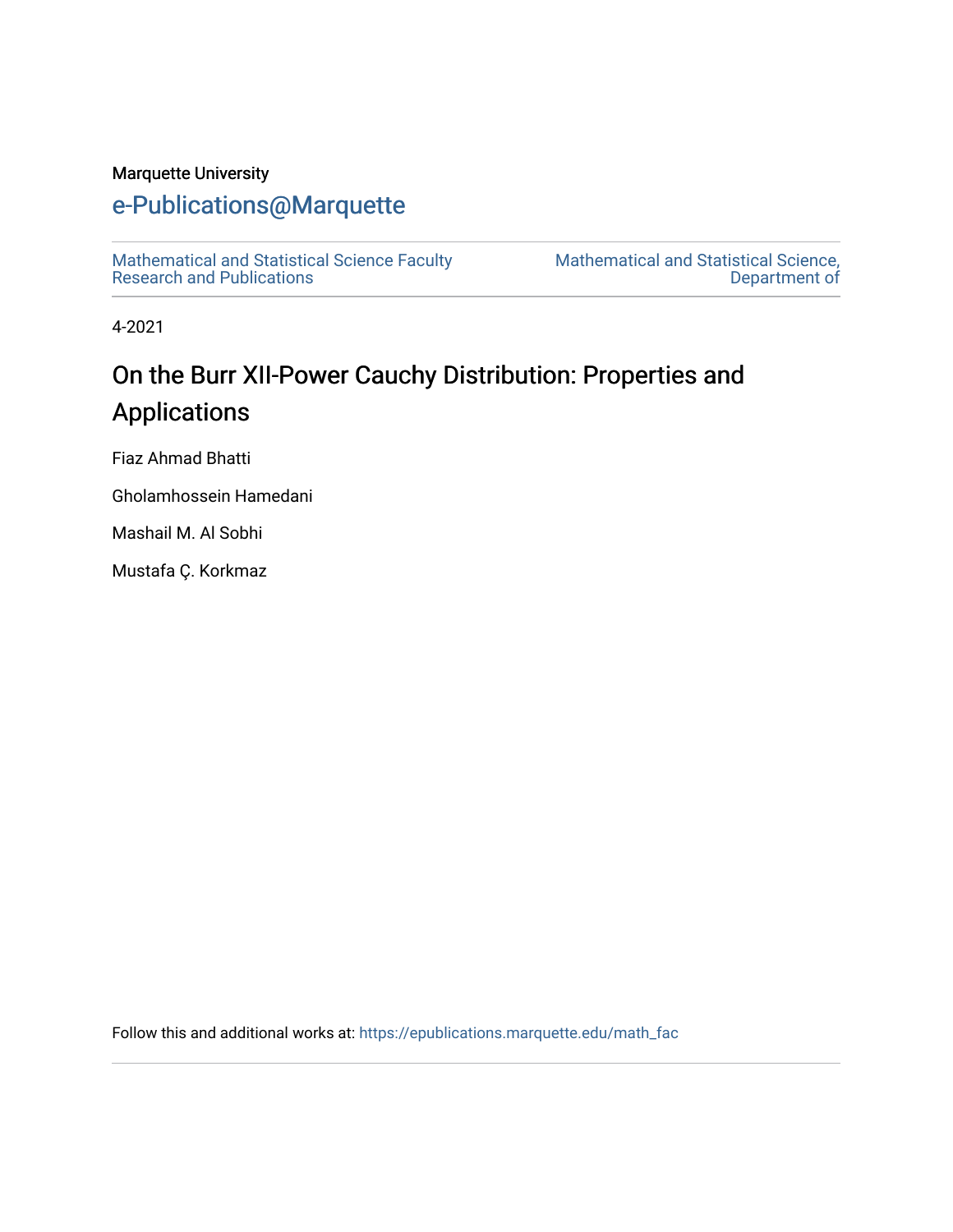

AIMS Mathematics, 6(7): 7070–7092. DOI: 10.3934/[math.2021415](http://dx.doi.org/ 10.3934/math.2021415) Received: 08 December 2020 Accepted: 12 April 2021 Published: 27 April 2021

http://[www.aimspress.com](http://www.aimspress.com/journal/Math)/journal/Math

# *Research article*

# On the Burr XII-Power Cauchy distribution: Properties and applications

# Fiaz Ahmad Bhatti $^{1,*}$ , G. G. Hamedani $^2$ , Mashail M. Al Sobhi $^3$  and Mustafa Ç. Korkmaz $^4$

- <sup>1</sup> Department of Statistics, National College of Business Administration and Economics, Lahore, Pakistan
- <sup>2</sup> Department of Mathematical and Statistical Sciences, Marquette University, Milwaukee, WI 53201-1881, USA
- <sup>3</sup> Department of Mathematics, Umm-Al-Qura University, Makkah 24227, Saudi Arabia
- <sup>4</sup> Department of Measurement and Evaluation, Artvin oruh University, Artvin, Turkey
- \* Correspondence: Email: fiazahmad72@gmail.com.

Abstract: We propose a new four-parameter lifetime model with flexible hazard rate called the Burr XII Power Cauchy (BXII-PC) distribution. We derive the BXII-PC distribution via (i) the T-X family technique and (ii) nexus between the exponential and gamma variables. The new proposed distribution is flexible as it has famous sub-models such as Burr XII-half Cauchy, Lomax-power Cauchy, Lomaxhalf Cauchy, Log-logistic-power Cauchy, log-logistic-half Cauchy. The failure rate function for the BXII-PC distribution is flexible as it can accommodate various shapes such as the modified bathtub, inverted bathtub, increasing, decreasing; increasing-decreasing and decreasing-increasing-decreasing. Its density function can take shapes such as exponential, J, reverse-J, left-skewed, right-skewed and symmetrical. To illustrate the importance of the BXII-PC distribution, we establish various mathematical properties such as random number generator, moments, inequality measures, reliability measures and characterization. Six estimation methods are used to estimate the unknown parameters of the proposed distribution. We perform a simulation study on the basis of the graphical results to demonstrate the performance of the maximum likelihood, maximum product spacings, least squares, weighted least squares, Cramer-von Mises and Anderson-Darling estimators of the parameters of the BXII-PC distribution. We consider an application to a real data set to prove empirically the potentiality of the proposed model.

Keywords: moments; inequality measures; residual life functions; reliability; maximum likelihood estimation

Mathematics Subject Classification: 60E05, 62E15, 62F10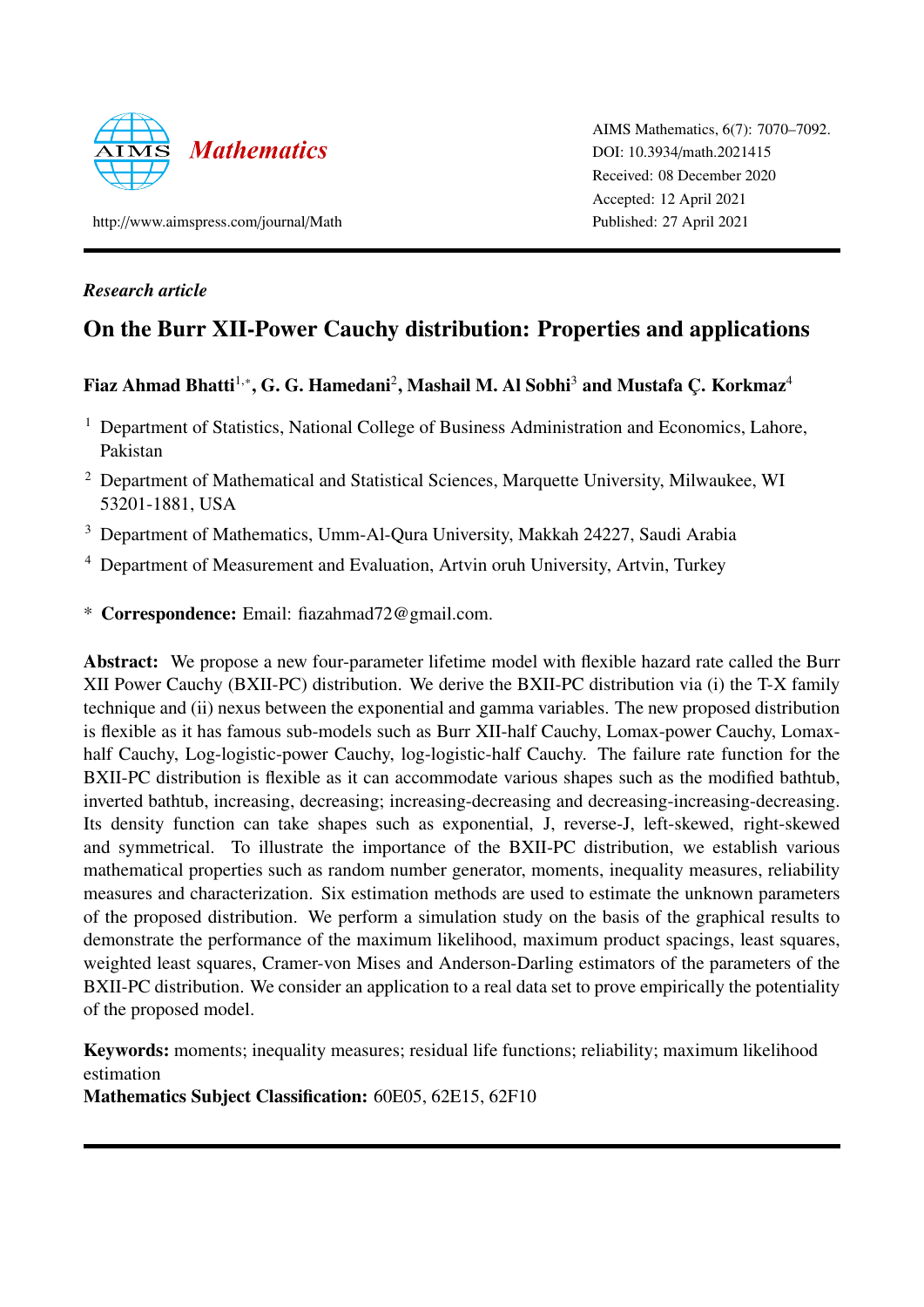#### 1. Introduction

Data analysis is imperative in every aspect of statistical analysis. The statistical characteristics such as skewness, kurtosis, bimodality, monotonic and non-monotonic failure rates are obtained from datasets. The selection of a suitable model for data analysis is challenging task because it depends on the nature of the dataset. However, if a wrong model is applied to analyze the dataset it leads to loss of information and invalid inferences. It is necessary to search and identify the most suitable model for the given dataset.

In the recent decade, many continuous distributions have been introduced in statistical literature. Some of these distributions, however, are not flexible enough for data sets from survival analysis, life testing, reliability, finance, environmental sciences, biometry, hydrology, ecology and geology. Hence, the applications of the generalized models to these fields are clear requisite. The generalization techniques such as either inserting one or more shape parameters or transform of the parent distribution are useful to (i) increase the applicability of a parent distribution; (ii) explore skewness and tail properties and (iii) improve the goodness-of-fit of the generalized distributions. The Cauchy distribution is the ratio of two independent normal variables if the denominator variable has mean zero. The Cauchy distribution has wide applications in stochastic modeling of decreasing failure rate life components, clinical trials and finance risks.

During the recent years, the Cauchy distribution has been shown great interest in literature such generalized Cauchy [\[1\]](#page-22-0), truncated Cauchy [\[2–](#page-22-1)[4\]](#page-22-2), beta-Cauchy [\[5](#page-22-3)[–7\]](#page-22-4), Marshall-Olkin half Cauchy [\[8\]](#page-22-5), beta-half Cauchy [\[9\]](#page-22-6), Kumaraswamy-half Cauchy [\[10\]](#page-22-7), Weibull power Cauchy [\[11\]](#page-22-8) and modified skew-normal-Cauchy distribution [\[12\]](#page-22-9).

The Burr-XII (BXII) distribution among Burr family [\[13\]](#page-22-10) is widely applied to model insurance data and failure time data. Many generalizations of the BXII distributions are available in the literature such as Burr XII power series [\[14\]](#page-22-11), generalized Burr XII power series [\[15\]](#page-22-12), Burr XII system of densities [\[16\]](#page-22-13), Burr XII inverse Rayleigh [\[17\]](#page-22-14) and Burr XII- moment exponential [\[18\]](#page-22-15).

The idea is to incorporate Cauchy distribution into a larger family through an application of the Burr XII cdf. In fact, based on the T-X transform defined by [\[19\]](#page-22-16), we construct the BXII-PC distribution. The new model has flexible shapes to model various lifetime data sets. The moments of the Cauchy distribution do not exist, but the BXII-PC distribution has moments. Additionally, its special models produce better fits than other well-known models.

This study is based on the following motivations: (i) to generate distributions with symmetrical, left-skewed, right-skewed, J and reverse-J shaped as well as high kurtosis; (ii) to have monotone and non-monotone failure rate function; (iii) to derive mathematical properties such as ordinary moments, incomplete moments, inequality measures, conditional moments, reliability measures and characterization; (iv) to estimate the precision of the maximum likelihood, maximum product spacings, least squares,weighted least squares, Cramer-von Mises and Anderson-Darling estimators by means of Monte Carlo simulations; (v) to reveal the potentiality of the BXII-PC model; (vi) to deliver better fits than other models and (vii) to infer empirically.

The content of the article is structured as follows. Section 2 derives the BXII-PC model from (i) the T-X family technique and (ii) linking the exponential and gamma variables. We study basic structural properties, random number generator and sub-models for the BXII-PC model. Section 3 presents certain mathematical properties such as ordinary moments, incomplete moments, inequality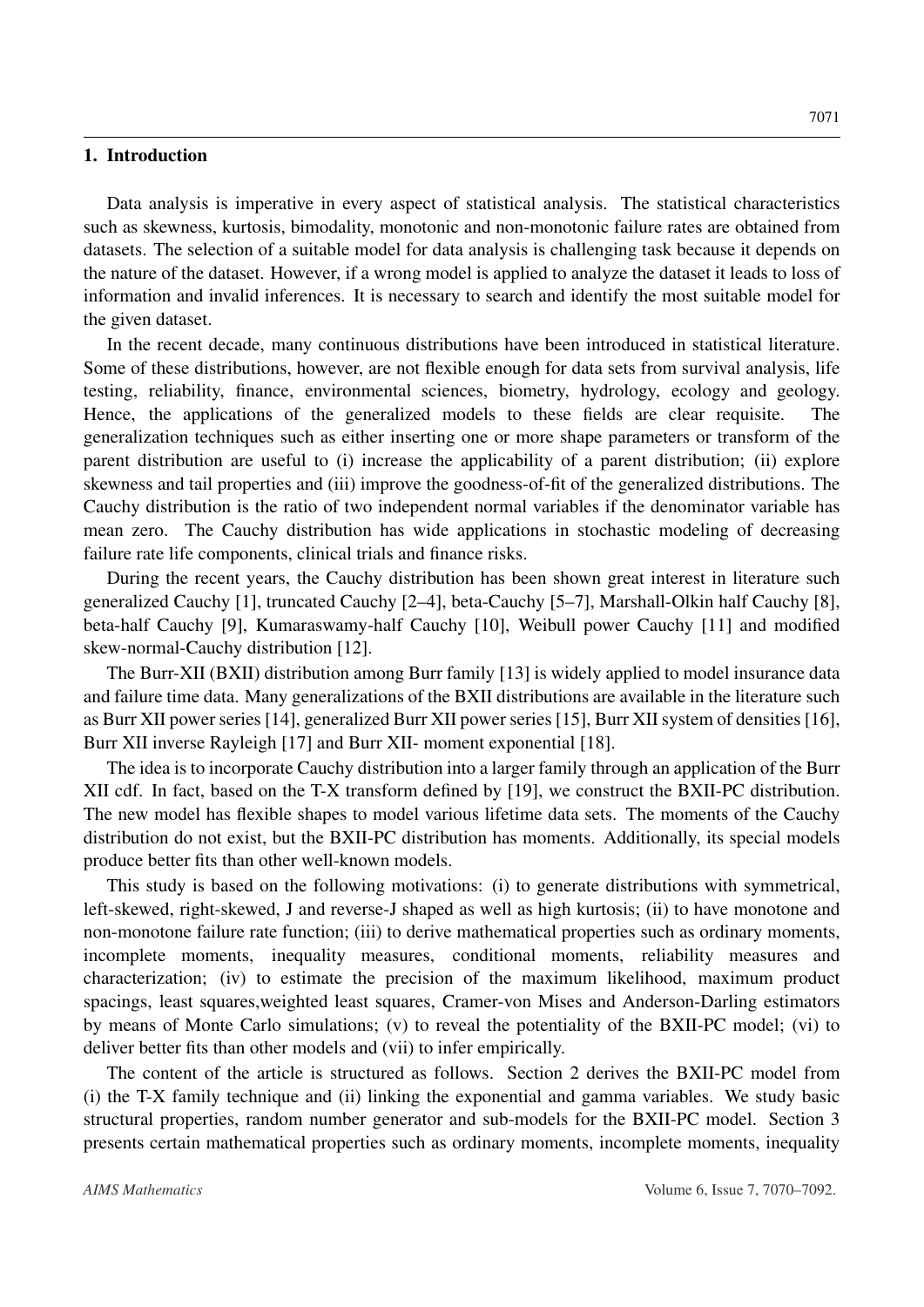measures, conditional moments, reliability measures and characterization. Section 4 is devoted to parameter estimation methods. Section 5 presents simulation studies on the basis of graphical results to see the performance of maximum likelihood, maximum product spacings, least squares, weighted least squares, Cramer-von Mises and Anderson-Darling estimators of the BXII-PC distribution. In Section 6, we consider an application to illustrate the potentiality and utility of the BXII-PC model. We test the competency of the BXII-PC model via various model selection criteria. In Section 7, we offer some conclusions.

# 2. The BXII-PC distribution

We derive the BXII-PC distribution from the T-X family technique. We also obtain this model by linking the exponential and gamma variables. We discuss basic structural properties. We highlight the shapes of the density and failure rate functions.

## *2.1. T-X family technique*

The cumulative distribution function (cdf) and probability density function (pdf) of the Power-Cauchy distribution [\[20\]](#page-23-0) are given, respectively, by

and

$$
G(x) = \frac{2}{\pi} \tan^{-1} \left( \left( \frac{x}{\theta} \right)^k \right), \ \kappa, \theta > 0, \ x \ge 0
$$

$$
g(x) = \frac{2\kappa}{\pi} \frac{\kappa}{\theta} \left(\frac{x}{\theta}\right)^{\kappa - 1} \left[1 + \left(\frac{x}{\theta}\right)^{2\kappa}\right]^{-1}, x > 0.
$$

The cumulative hazard rate function of the Power Cauchy distribution is

$$
W[G(x)] = -\log[1 - G(x)] = -\log\left[1 - \frac{2}{\pi}\tan^{-1}\left(\left(\frac{x}{\theta}\right)^{k}\right)\right].
$$

The cdf of the T-X family [\[19\]](#page-22-16) of distributions has the form

$$
F(x) = \int_{a}^{W[G(x;\xi)]} r(t)dt, \qquad x \in \mathbb{R},
$$
\n(2.1)

where  $r(t)$  is the pdf of the random variable (rv) *T*, where  $T \in [a, b]$  for  $-\infty \le a < b < \infty$  and  $W[G(x;\xi)]$  is a function of the baseline cdf of a rv *X* with the vector parameter  $\xi$ , which satisfies the conditions: conditions:

i)  $W[G(x;\xi)] \in [a,b]$ , ii)  $W[G(x;\xi)]$  is differentiable and monotonically non-decreasing and iii)<br>n  $W[G(x;\xi)] = a$  and  $\lim_{x \to a} W[G(x;\xi)] = b$  $\lim_{x \to -\infty} W[G(x; \xi)] = a$  and  $\lim_{x \to \infty} W[G(x; \xi)] = b$ .

The pdf of the T-X family can be expressed as

$$
f(x) = \left\{ \frac{\partial}{\partial x} W \left[ G \left( x; \xi \right) \right] \right\} r \left\{ W \left[ G \left( x; \xi \right) \right] \right\}, \ x \in \mathbb{R}.
$$
 (2.2)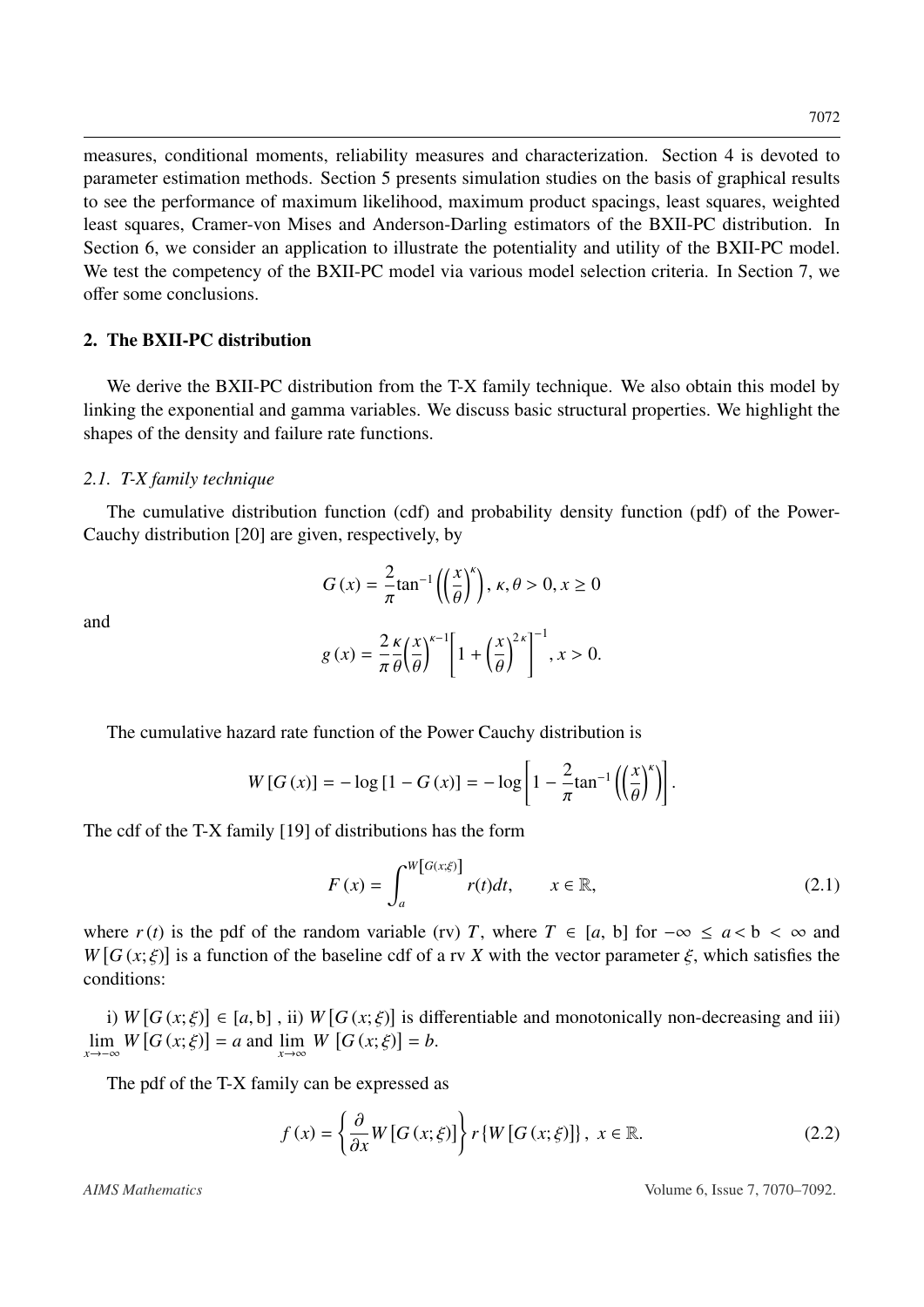We derive the cdf of the BXII-PC distribution from the T-X family technique by setting

$$
r(t) = \alpha \beta t^{\beta - 1} \left( 1 + t^{\beta} \right)^{-\alpha - 1}, \quad t > 0, \alpha > 0, \beta > 0
$$

and

<span id="page-4-0"></span>
$$
W[G(x)] = -\log\left[1 - \frac{2}{\pi} \tan^{-1} \left(\left(\frac{x}{\theta}\right)^{k}\right)\right].
$$

The cdf of the BXII-PC distribution takes the form

$$
F(x) = 1 - \left(1 + \left\{-\log\left[1 - \frac{2}{\pi} \tan^{-1}\left(\left(\frac{x}{\theta}\right)^{\kappa}\right)\right]\right\}^{\beta}\right)^{-\alpha}, \ x \geq 0, \tag{2.3}
$$

where  $\alpha$ ,  $\beta$ ,  $\kappa$ ,  $\theta$  > 0 are the parameters.

The BXII-PC density can be expressed as

$$
f(x) = \frac{2\alpha\beta\kappa}{\theta\pi} \left(\frac{x}{\theta}\right)^{\kappa-1} \left[1 + \left(\frac{x}{\theta}\right)^{2\kappa}\right]^{-1} \left[1 - 2\pi^{-1}\tan^{-1}\left(\left(\frac{x}{\theta}\right)^{\kappa}\right)\right]^{-1} \times
$$
  

$$
\left\{-\log\left[1 - 2\pi^{-1}\tan^{-1}\left(\left(\frac{x}{\theta}\right)^{\kappa}\right)\right]\right\}^{\beta-1} \left(1 + \left\{-\log\left[1 - 2\pi^{-1}\tan^{-1}\left(\left(\frac{x}{\theta}\right)^{\kappa}\right)\right]\right\}^{\beta}\right)^{-\alpha-1}, x > 0. \tag{2.4}
$$

Hereafter, a rv with pdf [\(2.4\)](#page-4-0) is denoted by *X* ∼BXII-PC( $\alpha, \beta, \kappa, \theta$ ). (i) For  $\kappa = 1$ , the BXII-PC distribution reduces to Burr XII Half Cauchy (BXII-HC) distribution; (ii) For  $\beta = 1$ , the BXII-PC distribution reduces to the Lomax Power Cauchy (Lomax-PC) distribution; (iii) For  $\kappa = \beta = 1$ , the BXII-PC distribution reduces to the Lomax Half Cauchy (Lomax-HC) distribution; (iv) For  $\alpha = 1$ , the BXII-PC distribution reduces to the log-logistic Power Cauchy (Log-Log-PC) distribution and (v) For  $\alpha$  =  $\kappa$  = 1, the BXII-PC distribution reduces to the log-logistic half Cauchy (Log-Log-HC) distribution.

#### *2.2. Nexus between the exponential and gamma variables*

We derive the BXII-PC distribution from nexus between the exponential and gamma variables.

**Lemma 2.2.1.** *If*  $W_1 \sim \exp(1)$  *and*  $W_2 \sim gamma(\alpha, 1)$  *are independent, then for*  $W_1 = \left\{-\log \left[1 - \frac{2}{\pi} \tan^{-1}\left(\left(\frac{X}{\theta}\right)^k\right)\right]\right\}^B W_2$ , we have that *X* has the density [\(2.4\)](#page-4-0)*.* π θ

*Proof.* If  $W_1 \sim \exp(1)$ , i.e.  $f(w_1) = e^{-w_1}$ ,  $w_1 > 0$ ,<br>*W<sub>2</sub>* as gamma ( $\alpha$ , 1) i.e.  $f(w_1) = \frac{w_2^{\alpha-1}e^{-w_2}}{w_1^{\alpha-1}}$  $W_2 \sim \text{gamma}(\alpha, 1), \text{ i.e. } f(w_2) = \frac{w_2^{\alpha-1} e^{-w_2}}{\Gamma(\alpha)}$  $\frac{W_1 \cdot W_2}{\Gamma(\alpha)}$ ,  $W_2 > 0$ ,

then, the joint distribution of the two rvs is  $f(w_1, w_2) = \frac{w_2^{\alpha-1} e^{-w_2} e^{-w_1}}{\Gamma(\alpha)}$ ,  $w_1 > 0$ ,  $w_2 > 0$ .  $\Gamma(\alpha)$ Let  $W_1 = \frac{1}{\log 1 - \frac{2}{\pi}}$ tan<sup>-1</sup>  $\left(\frac{X}{\theta}\right)$  $\int_{0}^{k}$   $W_2$ , the joint density of the rvs *X* and  $W_2$  has the form

$$
f(x, w_2) = \frac{w_2^{\alpha - 1} e^{-w_2} e^{-\left(-\log\left[1 - 2\pi^{-1} \tan^{-1}\left(\left(\frac{x_1}{\theta}\right)^k\right)\right]\right)^{\beta_{w_2}} 2\beta \kappa}}{\Gamma(\alpha)} \frac{2\beta \kappa}{\theta \pi} \left(\frac{x}{\theta}\right)^{\kappa - 1} \left[1 + \left(\frac{x}{\theta}\right)^{2\kappa}\right]^{-1} \times \left[1 - 2\pi^{-1} \tan^{-1}\left(\left(\frac{x}{\theta}\right)^{\kappa}\right)\right]^{-1} \left\{-\log\left[1 - 2\pi^{-1} \tan^{-1}\left(\left(\frac{x}{\theta}\right)^{\kappa}\right)\right]\right\}^{\beta - 1} w_2, \quad x > 0, \ w_2 > 0.
$$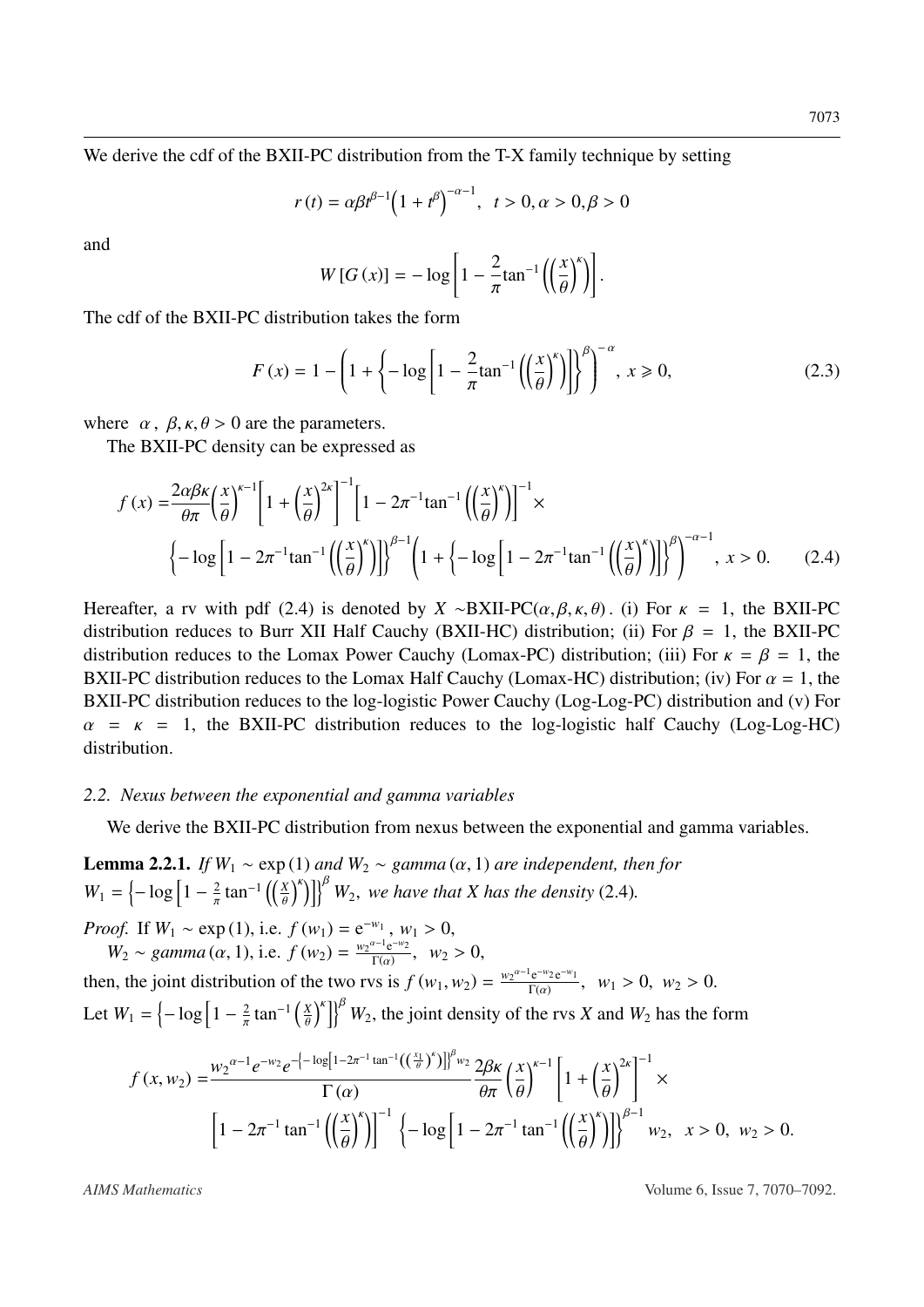The marginal density of *X* takes the form

$$
f(x) = \frac{2\beta\kappa}{\theta\pi} \left(\frac{x}{\theta}\right)^{\kappa-1} \left[1 + \left(\frac{x}{\theta}\right)^{2\kappa}\right]^{-1} \left[1 - 2\pi^{-1}\tan^{-1}\left(\left(\frac{x}{\theta}\right)^{\kappa}\right)\right]^{-1} \times \left\{-\log\left[1 - 2\pi^{-1}\tan^{-1}\left(\left(\frac{x}{\theta}\right)^{\kappa}\right)\right]\right\}^{\beta-1} \frac{1}{\Gamma(\alpha)} \int_0^\infty w_2^{\alpha} e^{-\left(1 + \left[-\log\left[1 - 2\pi^{-1}\tan^{-1}\left(\left(\frac{x_1}{\theta}\right)^{\kappa}\right)\right]\right)^{\beta}\right)w_2} dw_2.
$$

After simplification, we arrive at

$$
f(x) = \frac{2\alpha\beta\kappa}{\theta\pi} \left(\frac{x}{\theta}\right)^{\kappa-1} \left[1 + \left(\frac{x_1}{\theta}\right)^{2\kappa}\right]^{-1} \left[1 - 2\pi^{-1}\tan^{-1}\left(\left(\frac{x}{\theta}\right)^{\kappa}\right)\right]^{-1} \times
$$
  

$$
\left\{-\log\left[1 - 2\pi^{-1}\tan^{-1}\left(\left(\frac{x}{\theta}\right)^{\kappa}\right)\right]\right\}^{\beta-1} \left(1 + \left\{-\log\left[1 - 2\pi^{-1}\tan^{-1}\left(\left(\frac{x}{\theta}\right)^{\kappa}\right)\right]\right\}^{\beta}\right)^{-\alpha-1}, x > 0,
$$

which is the BXII-PC density.  $\Box$ 

The survival, failure rate and cumulative failure rate functions of *X* are given, respectively, by (for  $x>0$ 

$$
S(x) = \left(1 + \left\{-\log\left[1 - 2\pi^{-1}\tan^{-1}\left(\left(\frac{x}{\theta}\right)^{k}\right)\right]\right\}^{\beta}\right)^{-\alpha},
$$

$$
h(x) = \frac{d}{dx}\left[-\ln\left(1 + \left\{-\log\left[1 - 2\pi^{-1}\tan^{-1}\left(\left(\frac{x}{\theta}\right)^{k}\right)\right]\right\}^{\beta}\right)^{-\alpha}\right],
$$

and

$$
\lambda(x) = -\ln\left\{1 + \left[-\log\left(1 - 2\pi^{-1}\tan^{-1}\left(\left(\frac{x}{\theta}\right)^{k}\right)\right)\right]^{\beta}\right\}^{-\alpha}.
$$

The quantile function of *X* (for  $0 < q < 1$ ) follows from

$$
x_q = \theta \left\{ \tan \left[ \frac{\pi}{2} \left( 1 - \exp \left\{ - \left[ (1 - q)^{-\frac{1}{\alpha}} - 1 \right]^{\frac{1}{\beta}} \right\} \right) \right] \right\}^{\frac{1}{\alpha}},
$$

and its random number generator with  $Z \sim$  Uniform (0,1) is the solution of the nonlinear equation

$$
X = \theta \left\{ \tan \left\{ \frac{\pi}{2} \left[ 1 - \exp \left( -\left( (1-Z)^{-\frac{1}{\alpha}} - 1 \right)^{\frac{1}{\beta}} \right) \right] \right\} \right\}^{\frac{1}{\alpha}}.
$$

#### *2.3. Shapes of the BXII-PC density and hazard rate functions*

We plot the density and failure rate functions of the BXII-PC distribution for selected parameter values. The BXII-PC density can display numerous shapes such as symmetrical, right-skewed, leftskewed, J, reverse-J and exponential (as Figure [1\)](#page-6-0). The failure rate function can highlight shapes as modified bathtub, inverted bathtub, increasing, decreasing; increasing-decreasing and decreasingincreasing-decreasing (as Figure [2\)](#page-6-1). Therefore, the BXII-PC distribution is quite flexible and can be applied to numerous data sets.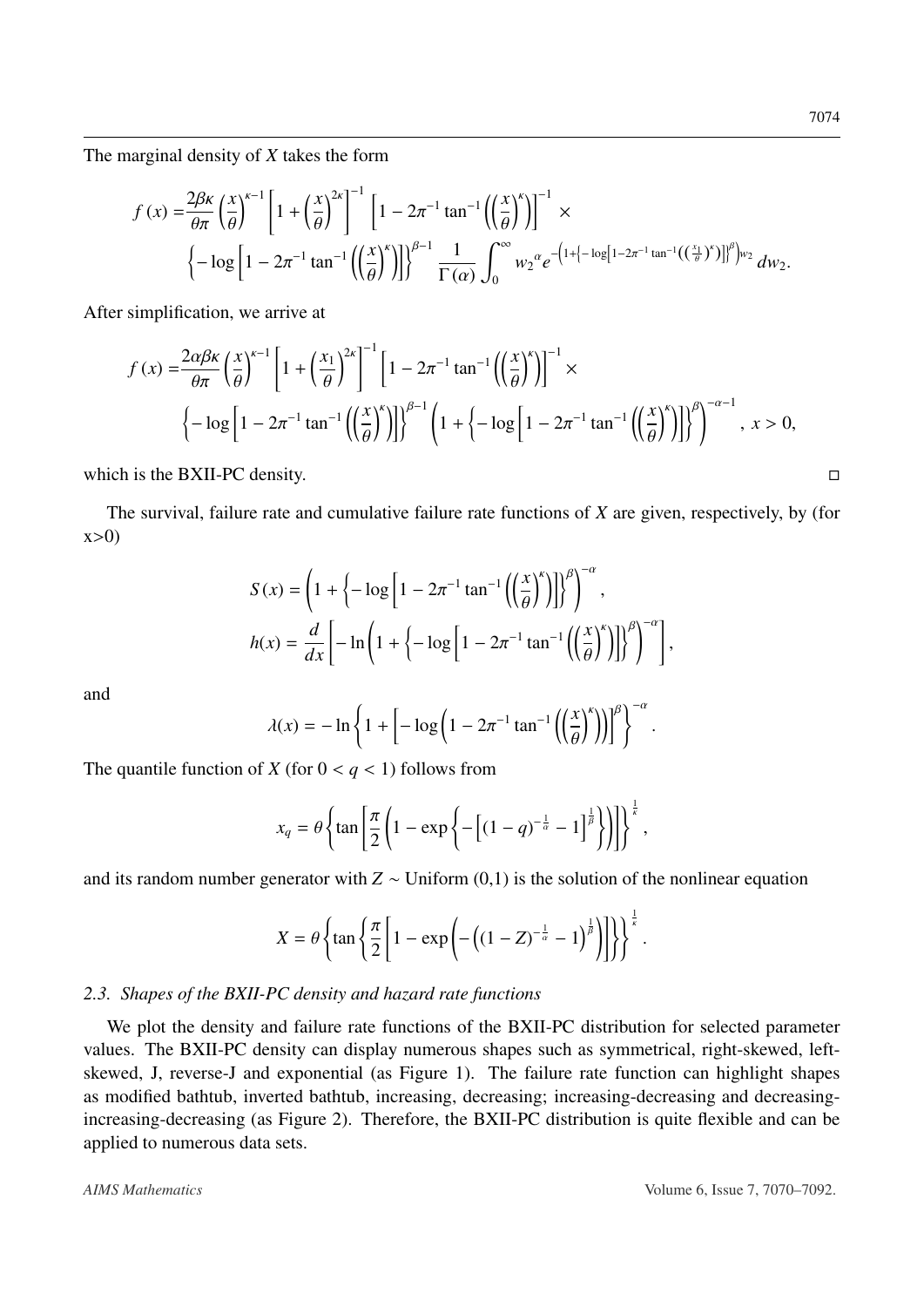<span id="page-6-0"></span>

Figure 1. Plots of the BXII-PC density.

<span id="page-6-1"></span>

Figure 2. Plots of the BXII-PC hazard rate.

#### 3. Mathematical properties

Here, we present certain mathematical and statistical properties such as the ordinary moments, incomplete moments, inequality measures, conditional moments, reliability measures and characterization.

# *3.1. Moments*

The moments are significant tools for statistical analysis in pragmatic sciences. The r*th* ordinary moment of *X*, say  $\mu'_r = E(X^r)$ , can be expressed from [\(2.4\)](#page-4-0) as

$$
E(X^r) = \int_0^\infty x^r \frac{\alpha \beta \kappa}{\theta} 2\pi^{-1} \left(\frac{x}{\theta}\right)^{\kappa-1} \left[1 + \left(\frac{x}{\theta}\right)^{2\kappa}\right]^{-1} \left(1 - 2\pi^{-1} \tan^{-1} \left(\left(\frac{x}{\theta}\right)^{\kappa}\right)\right)^{-1} \times
$$

$$
\left[-\log\left(1 - 2\pi^{-1} \tan^{-1} \left(\left(\frac{x}{\theta}\right)^{\kappa}\right)\right)\right]^{\beta-1} \left\{1 + \left[-\log\left(1 - 2\pi^{-1} \tan^{-1} \left(\left(\frac{x}{\theta}\right)^{\kappa}\right)\right)\right]^{\beta}\right\}^{-\alpha-1} dx.
$$

Letting  $w = \left[ -\log \left( 1 - 2\pi^{-1} \tan^{-1} \left( \left( \frac{x}{\theta} \right)^k \right) \right) \right]$ , we have

$$
x^{r} = \theta^{r} \left( \cot \left\{ \frac{\pi}{2} \left[ 1 - \exp(-w) \right] \right\} \right)^{\frac{r}{k}} = \theta^{r} \left( \cot \left\{ \frac{\pi}{2} \left[ \exp(-w) \right] \right\} \right)^{\frac{r}{k}}
$$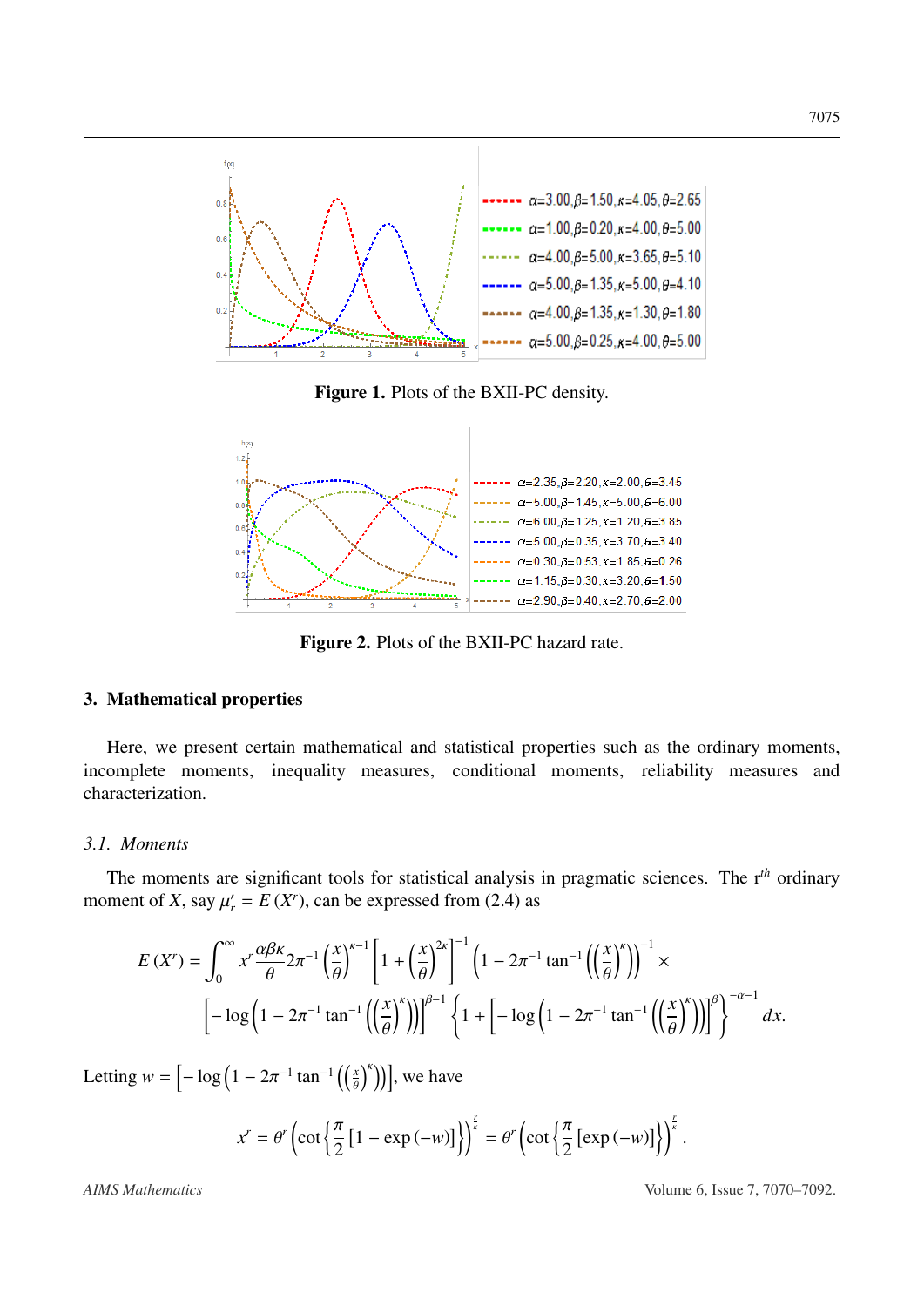The following power series ( [\[21\]](#page-23-1)) can be obtained from Mathematica

$$
\cot\left(x\right)^s=\sum_{i=0}^\infty a_i\left(s\right)x^{2i-s},
$$

where  $a_0$  (*s*) = 1,  $a_1$  (*s*) =  $-s/3$ ,  $a_2$  (*s*) =  $s(5s - 7)/90$ , etc.

Using this expression we have

$$
\left(\cot\left\{\frac{\pi}{2}\left[\exp\left(-w\right)\right]\right\}\right)^{\frac{r}{\kappa}}=\sum_{i=0}^{\infty}a_i\left(\frac{r}{\kappa}\right)\left(\frac{\pi}{2}\right)^{2i-\frac{r}{\kappa}}\exp\left[\left(\frac{r}{\kappa}-2i\right)w\right],
$$

where  $\exp\left[\left(\frac{r}{\kappa} - 2i\right)w\right] = \sum_{j=0}^{\infty}$  $\left(\frac{r}{\kappa}\right)$  $\frac{\sum_{k}^{i} -2i}{i!}$  $\frac{2ij}{j!}w^j$ .

The r*th* ordinary moment of *X* with BXII-PC distribution is

$$
E(X^r) = \alpha \beta \int_0^\infty \sum_{i=0}^\infty a_i \left(\frac{r}{\kappa}\right) \left(\frac{\pi}{2}\right)^{2i-\frac{r}{\kappa}} \sum_{j=0}^\infty \frac{\left(\frac{r}{\kappa}-2i\right)^j}{j!} w^{j+\beta-1} \left\{1+w^\beta\right\}^{-\alpha-1} dw.
$$

Letting  $w^{\beta} = y, w = y^{\frac{1}{\beta}}$  $\frac{1}{\beta}$ ,  $dw = \frac{1}{\beta}$ β  $y^{\frac{1}{\beta}}$  $\frac{1}{\beta}-1$ *dy*, we have

$$
E(X^{r}) = \alpha \int_{0}^{\infty} \sum_{i=0}^{\infty} a_{i} \left(\frac{r}{\kappa}\right) \left(\frac{\pi}{2}\right)^{2i-\frac{r}{\kappa}} \sum_{j=0}^{\infty} \frac{\left(\frac{r}{\kappa} - 2i\right)^{j}}{j!} y^{\frac{j}{\beta}} \left\{1 + y\right\}^{-\alpha - 1} dy,
$$
  

$$
\mu_{r}^{\prime} = E(X^{r}) = \alpha \sum_{i,j=0}^{\infty} a_{i} \left(\frac{r}{\kappa}\right) \left(\frac{\pi}{2}\right)^{2i-\frac{r}{\kappa}} \left(\frac{r}{\kappa} - 2i\right)^{j} \frac{B\left(\frac{j}{\beta} + 1, \alpha - \frac{j}{\beta}\right)}{j!}, r = 1, 2, 3, ..., \tag{3.1}
$$

where  $\alpha\beta > j$  and  $B(.,.)$  is the beta function.

The r<sup>th</sup> central moment ( $\mu_r$ ), coefficients of skewness ( $\gamma_1$ ) and kurtosis ( $\gamma_2$ ) of *X* are  $\mu_r = \sum_{\ell}^r$  $\int_{\ell=1}^{r} (-1)^{\ell} \binom{r}{\ell}$  $\mathbf{r}$  $\overline{\phantom{0}}$  $\mathbf{r}$  $\overline{\phantom{0}}$  $\gamma'_{r-\ell}$ ,  $\gamma_1 = \mu_3/$ √3  $\overline{\mu_2}$  and  $\beta_2 = \mu_4 / (\mu_2)^2$ .

The numerical values for the mean  $(\mu_1)$ kurtosis (γ<sub>2</sub>) of the BXII-PC distribution for selected values of  $\alpha, \beta, \kappa, \theta$  are listed in Table [1.](#page-8-0) <sup>'</sup><sub>1</sub>), median ( $\tilde{\mu}$ ), standard deviation ( $\sigma$ ), skewness (γ<sub>1</sub>) and  $\alpha$  selected values of  $\alpha$   $\beta$   $\kappa$  θ are listed in Table 1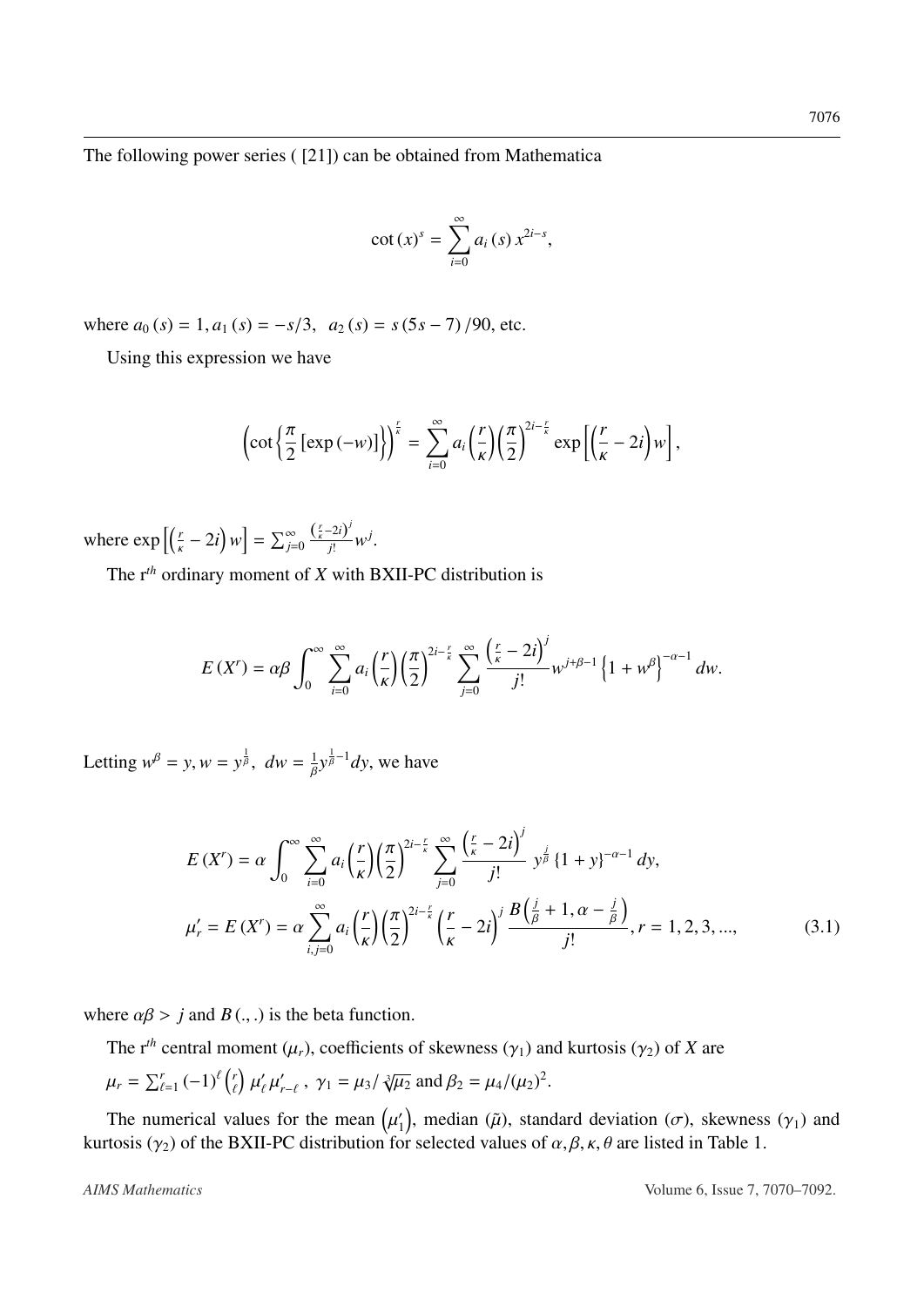<span id="page-8-0"></span>

| <b>Table 1.</b> Quantities $\mu'_1$ , $\tilde{\mu}$ , $\sigma$ , $\gamma_1$ and $\gamma_2$ for the BXII-PC distribution. |          |               |          |            |            |
|--------------------------------------------------------------------------------------------------------------------------|----------|---------------|----------|------------|------------|
| $\alpha, \beta, \kappa, \theta$                                                                                          | $\mu_1'$ | $\tilde{\mu}$ | $\sigma$ | $\gamma_1$ | $\gamma_2$ |
| 3,3,3,3                                                                                                                  | 2.9284   | 2.9115        | 0.4935   | 0.7169     | 16.3785    |
| 4,3,3,3                                                                                                                  | 2.8058   | 2.8057        | 0.4347   | 0.1143     | 4.0651     |
| 5,3,3,3                                                                                                                  | 2.7214   | 2.7296        | 0.4033   | $-0.0687$  | 3.5402     |
| 6,3,3,3                                                                                                                  | 2.6575   | 2.6707        | 0.3828   | $-0.1730$  | 3.4238     |
| 10,3,3,3                                                                                                                 | 2.4962   | 2.5176        | 0.3407   | $-0.3407$  | 3.3782     |
| 3,4,3,3                                                                                                                  | 3.0350   | 3.0319        | 0.3877   | 0.1800     | 4.3310     |
| 3,5,3,3                                                                                                                  | 3.1055   | 3.1086        | 0.3222   | 0.0096     | 3.7844     |
| 3,6,3,3                                                                                                                  | 3.1556   | 3.1619        | 0.2766   | $-0.0972$  | 3.6498     |
| 3,10,3,3                                                                                                                 | 3.2649   | 3.2743        | 0.1783   | $-0.3192$  | 3.6605     |
| 3,3,4,3                                                                                                                  | 2.9383   | 2.9934        | 0.3707   | 0.3424     | 7.2468     |
| 3,3,5,3                                                                                                                  | 2.9468   | 2.9466        | 0.2976   | 0.1800     | 5.5220     |
| 3,3,6,3                                                                                                                  | 2.9535   | 2.9554        | 0.2488   | 0.0851     | 4.9608     |
| 3, 3, 7. 25, 3                                                                                                           | 2.9600   | 2.9631        | 0.0062   | 0.2066     | 4.6374     |
| 3,3,10,3                                                                                                                 | 2.9695   | 2.9732        | 0.1505   | $-0.0909$  | 4.4444     |
| 3,3,3,5                                                                                                                  | 4.8806   | 4.8525        | 0.8225   | 0.7479     | 18.3789    |
| 3.5, 3.5, 3.5, 3                                                                                                         | 2.9350   | 2.9377        | 0.3500   | 0.0386     | 3.9623     |
| 3.5, 3.7, 3.5, 3                                                                                                         | 2.9550   | 2.9589        | 0.3349   | 0.0006     | 3.8412     |
| 20,2.6,2,1.5                                                                                                             | 0.9376   | 0.9464        | 0.2048   | $-0.2035$  | 3.0003     |
| 20,2.5,2,1.5                                                                                                             | 0.9151   | 0.9233        | 0.2071   | $-0.1822$  | 2.9775     |
| 20,2.25,2,1.5                                                                                                            | 0.8536   | 0.8600        | 0.2124   | $-0.1189$  | 2.9221     |
| 20,2,2,2                                                                                                                 | 1.0444   | 1.0494        | 0.2893   | $-0.0392$  | 2.8715     |
| 15,2,2,2                                                                                                                 | 1.1224   | 1.1255        | 0.3141   | 0.0092     | 2.9339     |
| 15,2.5,2.2                                                                                                               | 1.2933   | 1.3029        | 0.2965   | $-0.1347$  | 3.0037     |
| 15,2.25,2,2                                                                                                              | 1.2139   | 1.2209        | 0.3058   | $-0.0716$  | 2.9588     |
| 12,2,2,2                                                                                                                 | 1.1881   | 1.1887        | 0.3365   | 0.0640     | 3.0175     |

 $\overline{\phantom{0}}$ 

## *3.2. Conditional moments*

Life expectancy, mean waiting time and inequality measures can be obtained from the incomplete moments. The *s*th incomplete moment for the BXII-PC distribution is

$$
M'_{s}(z) = \int_0^z x^s \frac{\alpha \beta \kappa}{\theta} 2\pi^{-1} \left(\frac{x}{\theta}\right)^{\kappa - 1} \left[1 + \left(\frac{x}{\theta}\right)^{2\kappa}\right]^{-1} \left(1 - 2\pi^{-1} \tan^{-1} \left(\frac{x}{\theta}\right)^{\kappa}\right)^{-1} \times
$$

$$
\left[-\log\left(1 - 2\pi^{-1} \tan^{-1} \left(\frac{x}{\theta}\right)^{\kappa}\right)\right]^{\beta - 1} \left\{1 + \left[-\log\left(1 - 2\pi^{-1} \tan^{-1} \left(\frac{x}{\theta}\right)^{\kappa}\right)\right]^{\beta}\right\}^{-\alpha - 1} dx.
$$

Setting  $w^{\beta} = y, w = y^{\frac{1}{\beta}}$  $\frac{1}{\beta}$ ,  $dw = \frac{1}{\beta}$ Γ  $y^{\frac{1}{\beta}}$  $\frac{1}{\beta}-1$ *dy*, we have

$$
M'_{s}(z) = \alpha \sum_{i,j=0}^{\infty} a_{i} \left(\frac{s}{\kappa}\right) \left(\frac{\pi}{2}\right)^{2i-\frac{s}{\kappa}} \frac{\left(\frac{s}{\kappa}-2i\right)^{j}}{j!} \int_{0}^{z} y^{\frac{j}{\beta}} \left\{1+y\right\}^{-\alpha-1} dy,
$$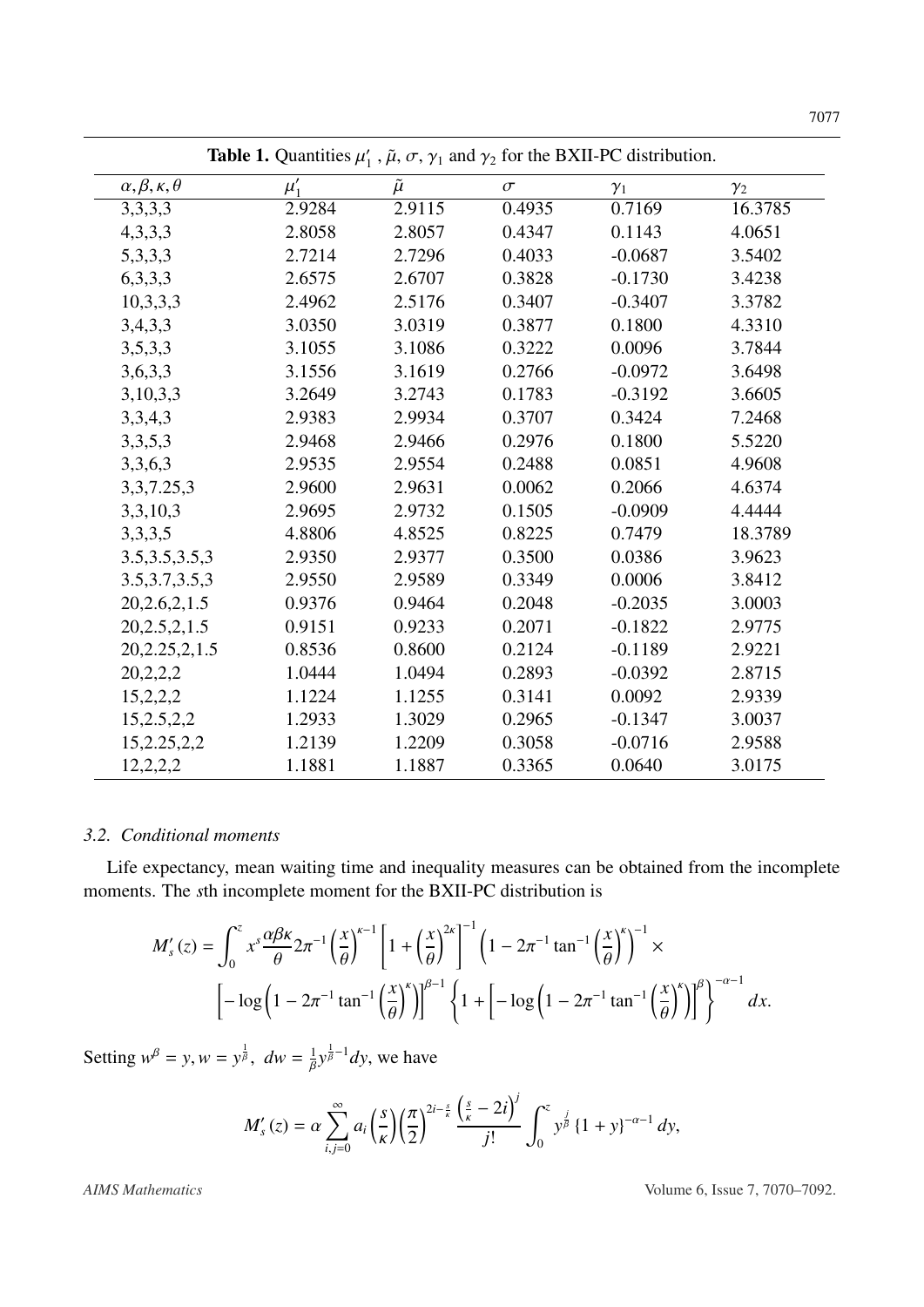<span id="page-9-0"></span>7078

$$
M'_{s}(z) = \alpha \sum_{i,j=0}^{\infty} a_{i} \left(\frac{s}{\kappa}\right) \left(\frac{\pi}{2}\right)^{2i-\frac{s}{\kappa}} \left(\frac{s}{\kappa} - 2i\right)^{j} \frac{B_{z}\left(\frac{j}{\beta} + 1, \alpha - \frac{j}{\beta}\right)}{j!},\tag{3.2}
$$

where  $B_z$  (., .) is incomplete beta function.

The mean deviation about the mean  $(\delta_1 = E |X - \mu|)$  and about the median  $(\delta_2 = E |X - \tilde{\mu}|)$  can be written as  $\delta_1 = 2\mu F(\mu) - 2\mu M'_1(\mu)$  and  $\delta_2 = \mu - 2M'_1(\tilde{\mu})$ , respectively, where  $\mu = E(X)$  and  $\tilde{\mu} = x_{0.5}$ .<br>The quantities  $M'(\mu)$  and  $M'(\tilde{\mu})$  can be obtained from (3.2). For specific probability p. Lorenz and The quantities  $M'_1(\mu)$  and  $M'_1(\tilde{\mu})$  can be obtained from [\(3.2\)](#page-9-0). For specific probability p, Lorenz and  $R_1(\mu)$  and  $M'_1(q)$  and  $R(\mu)$ ,  $M'_2(q)$  and  $R'_3(q)$ Bonferroni curves are computed as  $L(p) = \frac{M_1'(q)}{p'}$  and  $B(p) = L(p)|p$  where  $q = Q(p)$ .

The  $r^{th}$  conditional moment  $E(X^r | X > z)$  is

$$
E(X^r|X > z) = \frac{1}{S(z)} \left[ \mu'_r - E_{X \leq z}(X^r) \right].
$$

$$
E\left(X^r|X>z\right)=\frac{1}{S\left(z\right)}\alpha\sum_{i,j=0}^{\infty}a_i\left(\frac{r}{\kappa}\right)\left(\frac{\pi}{2}\right)^{2i-\frac{r}{\kappa}}\frac{\left(\frac{r}{\kappa}-2i\right)^j\left[B\left(\frac{j}{\beta}+1,\alpha-\frac{j}{\beta}\right)-B_z\left(\frac{j}{\beta}+1,\alpha-\frac{j}{\beta}\right)\right]}{j!}
$$

The r<sup>th</sup> reversed conditional moment  $E(X^r | X \le z)$  is

$$
E(X'|X \le z) = \frac{\alpha}{F(z)} \sum_{i,j=0}^{\infty} a_i \left(\frac{r}{\kappa}\right) \left(\frac{\pi}{2}\right)^{2i-\frac{r}{\kappa}} \frac{\left(\frac{r}{\kappa}-2i\right)^j \left[B_z\left(\frac{j}{\beta}+1, \alpha-\frac{j}{\beta}\right)\right]}{j!}.
$$

#### *3.3. Stochastic ordering*

Stochastic orders are widely used in reliability, survival analysis, economics and operations research for judging the comparative behavior of distributions. Here, we present a result on the stochastic order for the BXII-PC distribution with β, κ, θ as common parameters. A random variable *<sup>X</sup>*<sup>1</sup> with a pfd denoted by  $f_1(\alpha_1, \beta, \kappa, \theta)$  is said to be smaller than another random variable  $X_2$  with a pfd denoted by  $f_2(\alpha_2, \beta, \kappa, \theta)$  in likelihood ratio order, denoted by  $X_1 \leq_{lr} X_2$ , if  $\frac{f_1(\alpha_1, \beta, \kappa, \theta)}{f_2(\alpha_2, \beta, \kappa, \theta)} \leq 0$ .

**Proposition 3.3.1.** *Let*  $X_1 \sim BXII - PC(\alpha_1, \beta, \kappa, \theta)$  *and*  $X_2 \sim BXII - PC(\alpha_2, \beta, \kappa, \theta)$ . *If*  $\alpha_2 \leq \alpha_1$ *, then the* BXII − PC *distribution is ordered according to likelihood ratio ordering.*

*Proof.* For  $X_1 \sim BXII - PC(\alpha_1, \beta, \kappa, \theta)$ ,

$$
f_1(\alpha_1, \beta, \kappa, \theta) = \frac{2\alpha_1 \beta \kappa}{\theta \pi} \left(\frac{x}{\theta}\right)^{\kappa - 1} \left[1 + \left(\frac{x}{\theta}\right)^{2\kappa}\right]^{-1} \left[1 - 2\pi^{-1} \tan^{-1}\left(\left(\frac{x}{\theta}\right)^{\kappa}\right)\right]^{-1} \times
$$
  

$$
\left\{-\log\left[1 - 2\pi^{-1} \tan^{-1}\left(\left(\frac{x}{\theta}\right)^{\kappa}\right)\right]\right\}^{\beta - 1} \left(1 + \left\{-\log\left[1 - 2\pi^{-1} \tan^{-1}\left(\left(\frac{x}{\theta}\right)^{\kappa}\right)\right]\right\}^{\beta}\right)^{-\alpha_1 - 1}, \ x > 0,
$$

and for  $X_2 \sim BXII - PC(\alpha_2, \beta, \kappa, \theta)$ ,

$$
f_2(\alpha_2, \beta, \kappa, \theta) = \frac{2\alpha_2 \beta \kappa}{\theta \pi} \left(\frac{x}{\theta}\right)^{\kappa - 1} \left[1 + \left(\frac{x}{\theta}\right)^{2\kappa}\right]^{-1} \left[1 - 2\pi^{-1} \tan^{-1}\left(\left(\frac{x}{\theta}\right)^{\kappa}\right)\right]^{-1} \times
$$
  

$$
\left\{-\log\left[1 - 2\pi^{-1} \tan^{-1}\left(\left(\frac{x}{\theta}\right)^{\kappa}\right)\right]\right\}^{\beta - 1} \left(1 + \left\{-\log\left[1 - 2\pi^{-1} \tan^{-1}\left(\left(\frac{x}{\theta}\right)^{\kappa}\right)\right]\right\}^{\beta}\right)^{-\alpha_2 - 1}, \ x > 0.
$$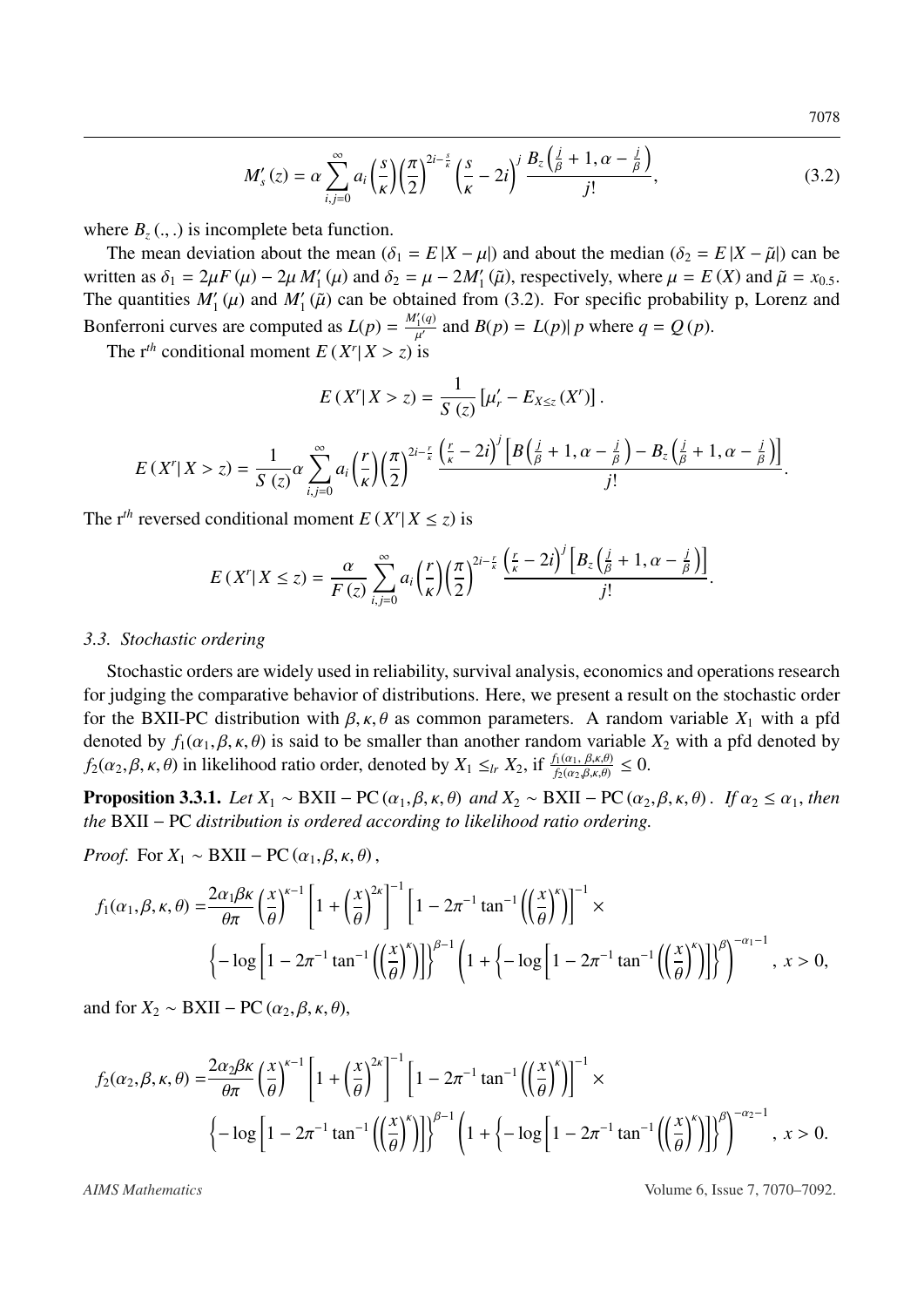Thus

$$
\frac{f_1(\alpha_1, \beta, \kappa, \theta)}{f_2(\alpha_2, \beta, \kappa, \theta)} = \frac{\alpha_1 \left(1 + \left\{-\log\left[1 - 2\pi^{-1} \tan^{-1}\left(\left(\frac{x}{\theta}\right)^{\kappa}\right]\right]\right)^{\beta}\right)^{-\alpha_1 - 1}}{\alpha_2 \left(1 + \left\{-\log\left[1 - 2\pi^{-1} \tan^{-1}\left(\left(\frac{x}{\theta}\right)^{\kappa}\right]\right]\right)^{\beta}\right)^{-\alpha_2 - 1}},
$$
\n
$$
\frac{f_1(\alpha_1, \beta, \kappa, \theta)}{f_2(\alpha_2, \beta, \kappa, \theta)} = \frac{\alpha_1}{\alpha_2} \left(1 + \left\{-\log\left[1 - 2\pi^{-1} \tan^{-1}\left(\left(\frac{x}{\theta}\right)^{\kappa}\right]\right]\right)^{\beta}\right)^{-\alpha_1 + \alpha_2}},
$$
\n
$$
\frac{\partial}{\partial x} \frac{f_1(\alpha_1, \beta, \kappa, \theta)}{f_2(\alpha_2, \beta, \kappa, \theta)} = (\alpha_2 - \alpha_1) \frac{\alpha_1}{\alpha_2} \frac{2\beta \kappa}{\theta \pi} \frac{\left(\frac{x}{\theta}\right)^{\kappa - 1} \left\{-\log\left[1 - 2\pi^{-1} \tan^{-1}\left(\left(\frac{x}{\theta}\right)^{\kappa}\right]\right]\right)^{\beta - 1}}{\left[1 + \left(\frac{x}{\theta}\right)^{2\kappa}\right] \left[1 - 2\pi^{-1} \tan^{-1}\left(\left(\frac{x}{\theta}\right)^{\kappa}\right)\right]^{\beta}} \times
$$
\n
$$
\left(1 + \left\{-\log\left[1 - 2\pi^{-1} \tan^{-1}\left(\left(\frac{x}{\theta}\right)^{\kappa}\right]\right]\right)^{\beta} \right)^{\alpha_2 - \alpha_1 - 1}.
$$

If  $\alpha_2 \le \alpha_1$ , we have  $X_1 \le_{lr} X_2$ , i.e.,  $\frac{f_1(\alpha_1,\beta,\kappa,\theta)}{f_2(\alpha_2,\beta,\kappa,\theta)} \le 0$  is decreasing. Therefore for the BXII-PC distribution,<br>random variable *Y*<sub>c</sub> is said to be smaller than a random variable *Y*<sub>c</sub> in l random variable  $X_1$  is said to be smaller than a random variable  $X_2$  in likelihood ratio order  $X_1 \leq_{lr} X_2$ , since  $\frac{f_1(\alpha_1,\beta,\kappa,\theta)}{f_2(\alpha_2,\beta,\kappa,\theta)}$  $f_2(\alpha_2,\beta,\kappa,\theta)$  $\leq 0$  .

## *3.4. Reliability estimation of multicomponent stress-strength model*

Consider a system that has *m* identical components out of which *s* components are functioning. The strengths of *m* components are  $X_i$ ,  $i = 1, 2, ..., m$  with common cdf *F* while, the stress *Y* imposed on the components has cdf *G*. The strengths *Y*,  $i = 1, 2, ..., m$  and stress *Y* are i.i.d. The probability that the components has cdf *G*. The strengths  $X_i$ ,  $i = 1, 2, ..., m$  and stress *Y* are i.i.d. The probability that the system operates properly is reliability of the system i.e. system operates properly is reliability of the system i.e.

# $R_{s,m} = P[strengths(X_i, i = 1, 2, ..., m) > stress(Y)] = P[at the minimum "s" of (X_i, i = 1, 2, ..., m) exceed Y],$

$$
R_{s,m} = \sum_{l=s}^{m} \binom{m}{l} \int_0^{\infty} [1 - F(y)]^l [F(y)]^{m-l} dG(y), \qquad (22]) \tag{3.3}
$$

Let  $X \sim BXII - PC(\alpha_1, \beta, \kappa, \theta)$  and  $Y \sim BXII - PC(\alpha_2, \beta, \kappa, \theta)$  with common parameters  $\beta, \kappa, \theta$  and unknown shape parameters  $\alpha_1$  and  $\alpha_2$ . The reliability that the system operates properly in multicomponent stress- strength for the BXII-PC distribution is

$$
R_{s,m} = \sum_{\ell=s}^{m} {m \choose \ell} \int_0^1 (u^v)^{\ell} (1-u^v)^{(m-\ell)} du,
$$

where  $v = \frac{\alpha_1}{\alpha_2}$  $\alpha_2$ <sup>1</sup> and  $u = \left\{ 1 + \left[ -\log \left( 1 - 2\pi^{-1} \tan^{-1} \left( \frac{y}{\theta} \right) \right) \right] \right\}$  $\binom{\kappa}{\kappa}$ Letting  $u^v = w$ , we have

<span id="page-10-0"></span>
$$
R_{s,m} = \sum_{\ell=s}^{m} {m \choose \ell} \int_0^1 w^{\ell} (1-w)^{(m-\ell)} \frac{1}{\nu} w^{\frac{1}{\nu}-1} dw,
$$
  

$$
R_{s,m} = \frac{1}{\nu} \sum_{\ell=s}^{m} {m \choose \ell} B\left(\ell + \frac{1}{\nu}, m-\ell+1\right),
$$
 (3.4)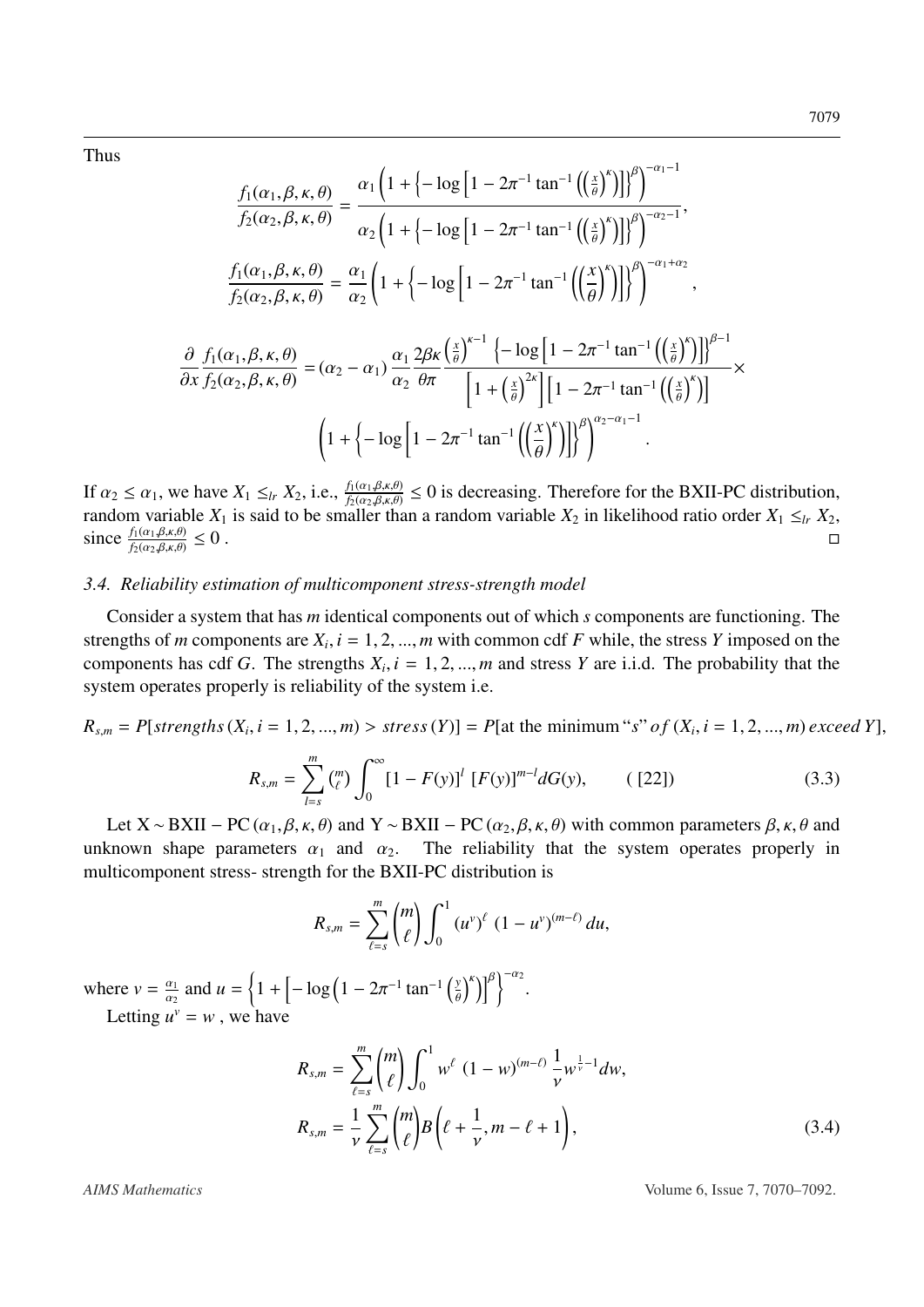where  $B(.)$ , is the beta function. The probability in [\(3.4\)](#page-10-0) is known as the reliability of multicomponent stress-strength model. For  $s = m=1$ , the multicomponent stress-strength model reduces to the stressstrength model ( [\[23\]](#page-23-3)) as

$$
R_{1,1} = Pr(Y < X) = \frac{\alpha_2}{(\alpha_1 + \alpha_2)}
$$
, where  $\alpha_1 + \alpha_2 > 0$ ,

which is independent of the parameters  $\beta$ ,  $\kappa$  and  $\theta$ .

#### *3.5. Characterizations based on truncated moment of a function of the random variable*

In this subsection, we first present a characterization of the BXII-PC distribution in terms of a simple relationship between truncated moment of a function of *X* and another function. This characterization result employs a version of a theorem due to [\[24\]](#page-23-4); see Theorem [7.1](#page-21-0) of Appendix A. Note that the result holds also when the interval *H* is not closed. Moreover, as mentioned above, it could be also applied when the cdf *F* does not have a closed form. As shown in [\[25\]](#page-23-5), this characterization is stable in the sense of weak convergence.

<span id="page-11-0"></span>**Proposition 3.5.1.** *Let*  $X : \Omega \to (0, \infty)$  *be a continuous rv and let*  $q(x) = \left(1 + \left(-\log\left[1 - 2\pi^{-1} \tan^{-1}\left(\frac{x}{\theta}\right)\right]\right)\right)$  $\binom{K}{k}$ , *<sup>x</sup>* > <sup>0</sup>*. The rv X has pdf* [\(2.4\)](#page-4-0) *if and only if the function* η *defined in Theorem [7.1](#page-21-0) has the form*

$$
\eta(x) = \frac{\alpha}{\alpha + 1} \left( 1 + \left\{ -\log \left[ 1 - 2\pi^{-1} \tan^{-1} \left( \frac{x}{\theta} \right)^{k} \right] \right\}^{\beta} \right)^{-1}, \quad x > 0.
$$

*Proof.* If *X* has pdf [\(2.4\)](#page-4-0), then for  $(x>0)$ ,

$$
(1 - F(x)) E(q(x) | X \ge x) = \frac{\alpha}{\alpha + 1} \left( 1 + \left\{ -\log \left[ 1 - 2\pi^{-1} \tan^{-1} \left( \frac{x}{\theta} \right)^k \right] \right\}^{\beta} \right)^{-(\alpha + 1)}, x > 0,
$$

or

$$
E(q(x)|X\geq x) = \frac{\alpha}{\alpha+1}\left(1+\left\{-\log\left[1-2\pi^{-1}\tan^{-1}\left(\frac{x}{\theta}\right)^{k}\right]\right\}^{\beta}\right)^{-1}, x>0,
$$

and

$$
\eta(x) - q(x) = -\frac{1}{\alpha + 1} \left( 1 + \left\{ -\log \left[ 1 - 2\pi^{-1} \tan^{-1} \left( \frac{x}{\theta} \right)^{k} \right] \right\}^{\beta} \right)^{-1}, x > 0.
$$

Conversely, if  $\eta$  is given as above, then

$$
s'(x) = \frac{\eta'(x)}{\eta(x) - q(x)}
$$
  
= 
$$
\frac{\frac{\alpha\beta\kappa}{\theta}2\pi^{-1}(\frac{t}{\theta})^{\kappa-1}\left[1 + \left(\frac{x}{\theta}\right)^{2\kappa}\right]^{-1}\left[1 - 2\pi^{-1}\tan^{-1}\left(\frac{x}{\theta}\right)^{\kappa}\right]^{-1}\left\{-\log\left[1 - 2\pi^{-1}\tan^{-1}\left(\frac{x}{\theta}\right)^{\kappa}\right]\right\}^{\beta-1}}{\left(1 + \left\{-\log\left[1 - 2\pi^{-1}\tan^{-1}\left(\frac{x}{\theta}\right)^{\kappa}\right]\right\}^{\beta}\right)}, x > 0,
$$

and hence

$$
s(x) = \ln\left(1 + \left(-\log\left[1 - 2\pi^{-1} \tan^{-1}\left(\frac{x}{\theta}\right)^{k}\right]\right)^{\beta}\right)^{\alpha}, \ x > 0,
$$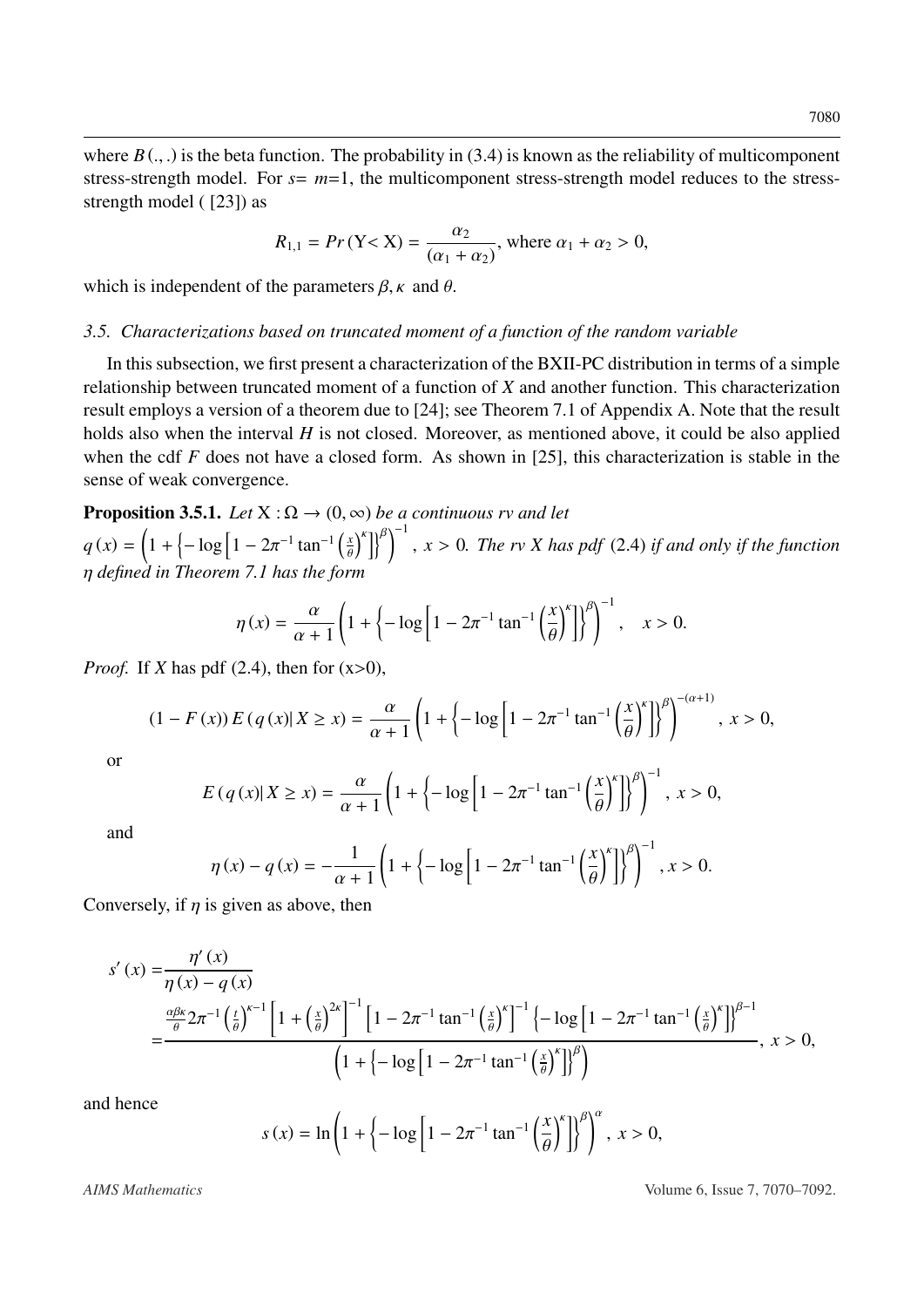and

$$
e^{-s(x)} = \left(1 + \left\{-\log\left[1 - 2\pi^{-1}\tan^{-1}\left(\frac{x}{\theta}\right)^{k}\right]\right\}^{\beta}\right)^{-\alpha}, \ x > 0.
$$

In view of Theorem [7.1,](#page-21-0) *X* has density [\(2.4\)](#page-4-0).

<span id="page-12-0"></span>**Corollary 3.5.1.** *Let*  $X : \Omega \to (0, \infty)$  *be a continuous rv. The pdf of X is* [\(2.4\)](#page-4-0) *if and only if there exist functions* η (*x*) *and q* (*x*) *defined in Theorem [7.1](#page-21-0) satisfying the di*ff*erential equation*

$$
\frac{\eta'(x)}{\eta(x)-q(x)} = \frac{\frac{\alpha\beta\kappa}{\theta}2\pi^{-1}\left(\frac{x}{\theta}\right)^{\kappa-1}\left[1+\left(\frac{x}{\theta}\right)^{2\kappa}\right]^{-1}\left[1-2\pi^{-1}\tan^{-1}\left(\frac{x}{\theta}\right)^{\kappa}\right]^{-1}\left\{-\log\left[1-2\pi^{-1}\tan^{-1}\left(\frac{x}{\theta}\right)^{\kappa}\right]\right\}^{\beta-1}}{\left(1+\left\{-\log\left[1-2\pi^{-1}\tan^{-1}\left(\frac{x}{\theta}\right)^{\kappa}\right]\right\}^{\beta}\right)},\ x>0.
$$

Remark 3.5.1. *The general solution of the di*ff*erential equation in Corollary [3.5.1](#page-12-0) is*

$$
\eta(x) = \left(1 + \left\{-\log\left[1 - 2\pi^{-1}\tan^{-1}\left(\frac{x}{\theta}\right)^{\kappa}\right]\right\}^{\beta}\right)^{\alpha} \times \left[-\int \frac{\frac{\alpha\beta\kappa}{\theta}2\pi^{-1}\left(\frac{x}{\theta}\right)^{\kappa-1}\left[1 + \left(\frac{x}{\theta}\right)^{2\kappa}\right]^{-1}\left[1 - 2\pi^{-1}\tan^{-1}\left(\frac{x}{\theta}\right)^{\kappa}\right]^{-1}\left\{-\log\left[1 - 2\pi^{-1}\tan^{-1}\left(\frac{x}{\theta}\right)^{\kappa}\right]\right\}^{\beta-1}}{1 + \left\{-\log\left[1 - 2\pi^{-1}\tan^{-1}\left(\frac{x}{\theta}\right)^{\kappa}\right]\right\}^{\beta} \right\}^{\alpha+1}} q(x) dx + D\right],
$$

*where D is a constant. Note that a set of functions satisfying the above differential equation is given in Proposition [3.5.1](#page-11-0) with D*=*0. However, it should also be noted that there are other pairs* (η, *<sup>q</sup>*) *satisfying conditions of Theorem [7.1.](#page-21-0)*

## 4. Different estimation methods

In this section, we propose various estimators for estimating the unknown parameters of the BXII-PC distribution. We discuss maximum likelihood, maximum product spacings, least squares, weighted least squares, Cramer-von Mises and Anderson-Darling estimation methods and compare their performances on the basis of a simulated sample from the BXII-PC distribution. The details are as follows.

#### *4.1. Maximum likelihood estimation*

We address parameters estimation using maximum likelihood method. The log-likelihood function for the vector of parameters  $\xi = (\alpha, \beta, \kappa, \theta)$  of the BXII-PC distribution is

<span id="page-12-1"></span>
$$
\ell = \ell(\xi) = n \ln\left(\frac{2}{\pi}\right) + n \ln(\alpha) + n \ln(\beta) + n \ln(\kappa) - n \ln(\theta) + (\kappa - 1) \sum_{i=1}^{n} \ln\left(\frac{x_i}{\theta}\right) - \sum_{i=1}^{n} \ln\left[1 + \left(\frac{x}{\theta}\right)^{2\kappa}\right]
$$

$$
- \sum_{i=1}^{n} \ln\left[1 - 2\pi^{-1}\tan^{-1}\left(\frac{x}{\theta}\right)^{\kappa}\right] + (\beta - 1) \sum_{i=1}^{n} \ln\left\{-\log\left[1 - 2\pi^{-1}\tan^{-1}\left(\frac{x}{\theta}\right)^{\kappa}\right]\right\}
$$

$$
-(\alpha + 1) \sum_{i=1}^{n} \ln\left(1 + \left\{-\log\left[1 - 2\pi^{-1}\tan^{-1}\left(\frac{x}{\theta}\right)^{\kappa}\right]\right\}^{\beta}\right). \tag{4.1}
$$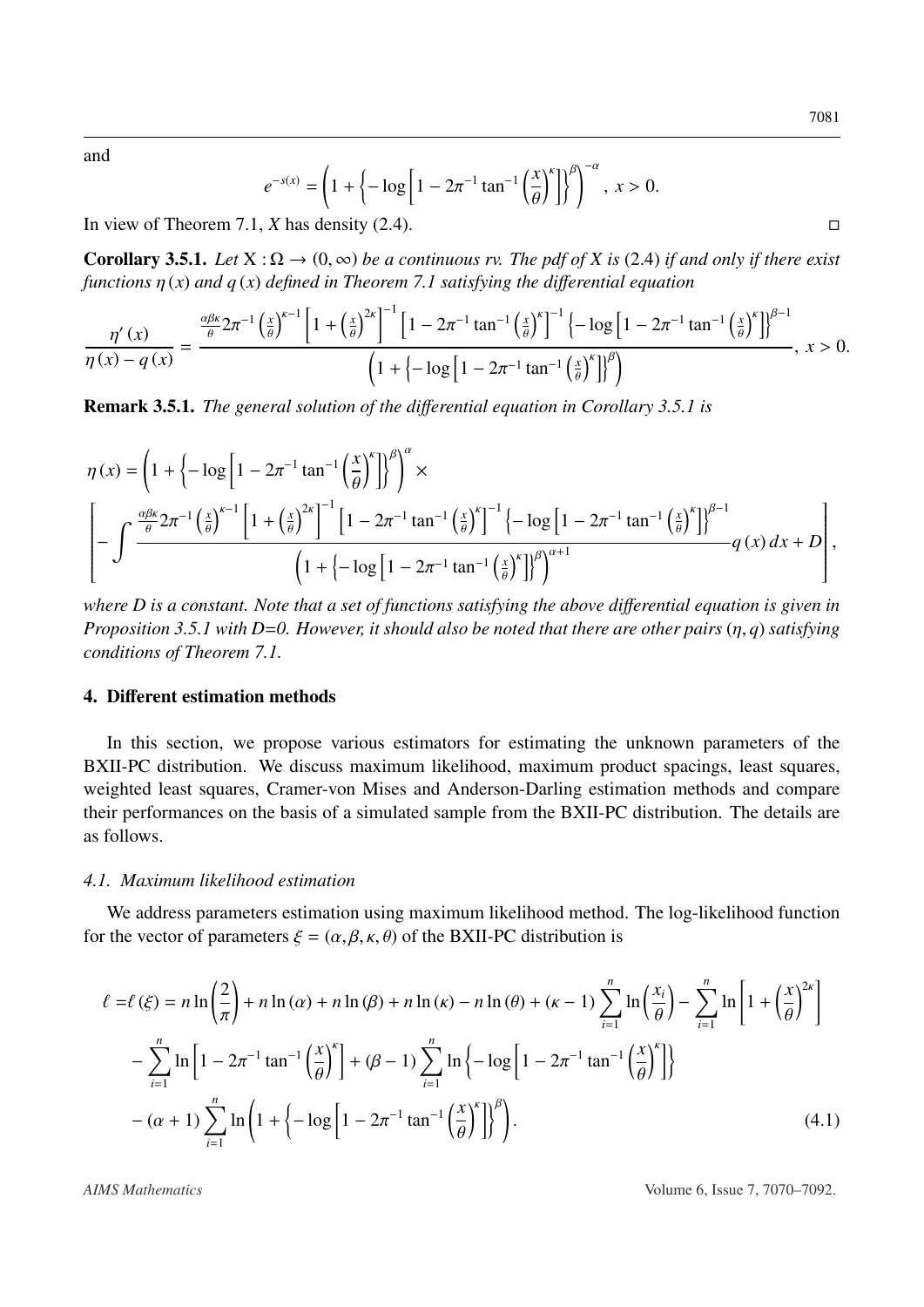#### *4.2. Maximum product spacing estimates*

The maximum product spacing (MPS) method is an alternative method to MLE for parameter estimation. This method was proposed by [\[26,](#page-23-6) [27\]](#page-23-7) as well as independently developed by [\[28\]](#page-23-8) as an approximation to the Kullback-Leibler measure of information. This method is based on the idea that differences (spacings) between the values of the cdf at consecutive data points should be identically distributed. Let  $X_{(1)}, X_{(2)}, \ldots, X_{(n)}$  be ordered sample of size *n* from the BXII-PC distribution. The geometric mean of the differences is given by

$$
GM = \sqrt[n+1]{\prod_{i=1}^{n+1} D_i},
$$

where, the difference  $D_i$  is defined as

<span id="page-13-0"></span>
$$
D_i = \int_{x_{(i-1)}}^{x_{(i)}} f(x) dx; \quad i = 1, 2, \dots, n+1.
$$
 (4.2)

The maximum product spacing (MPS) estimates, say  $\hat{\alpha}_{MPS}, \hat{\beta}_{MPS}, \hat{\theta}_{MPS}$  and  $\hat{\kappa}_{MPS}$ , of  $\alpha, \beta, \theta$  and  $\kappa$  are obtained by maximizing the geometric mean of the differences. Substituting cdf of BXII-PC distribution in Eq [\(4.2\)](#page-13-0) and taking logarithm of the above expression, we have

$$
MPS\left(\xi\right) = \frac{1}{n+1} \sum_{i=1}^{n+1} \log \left[ F\left(x_{(i)}\right) - F\left(x_{(i-1)}\right) \right], \quad i = 1, 2, \dots, n+1,\tag{4.3}
$$

where,  $F(x_{(0)}) = 0$  and  $F(x_{(n+1)}) = 1$ . The MPSEs  $\hat{\alpha}_{MPS}, \hat{\beta}_{MPS}, \hat{\theta}_{MPS}$  and  $\hat{\kappa}_{MPS}$  are obtained by maximizing *MPS* ( $\hat{\epsilon}$ ) maximizing  $MPS$  ( $\xi$ ).

#### *4.3. Least squares estimates*

Let  $X_{(1)}, X_{(2)}, \ldots, X_{(n)}$  be ordered sample of size n from the BXII-PC distribution. Then, the expectation of the empirical cumulative distribution function is defined as

$$
E[F(x_{(i)})] = \frac{i}{n+1}; i = 1, 2, ..., n.
$$

The least square estimates (LSEs) say,  $\hat{\alpha}_{LSE}, \hat{\beta}_{LSE}, \hat{\theta}_{LSE}$  and  $\hat{\kappa}_{LSE}$ , of  $\alpha, \beta, \theta$  and  $\kappa$  are obtained by minimizing minimizing

$$
QLSE(\xi) = \sum_{i=1}^{n} \left( F(x_{(i)}) - \frac{i}{n+1} \right)^2.
$$
 (4.4)

#### *4.4. Weighted least squares estimates*

Let  $X_{(1)}, X_{(2)}, \ldots, X_{(n)}$  be ordered sample of size n from the BXII-PC distribution. The variance of the empirical cumulative distribution function is defined as

$$
V[F(x_{(i)})] = \frac{i(n-i+1)}{(n+2)(n+1)^2}; i = 1, 2, ..., n.
$$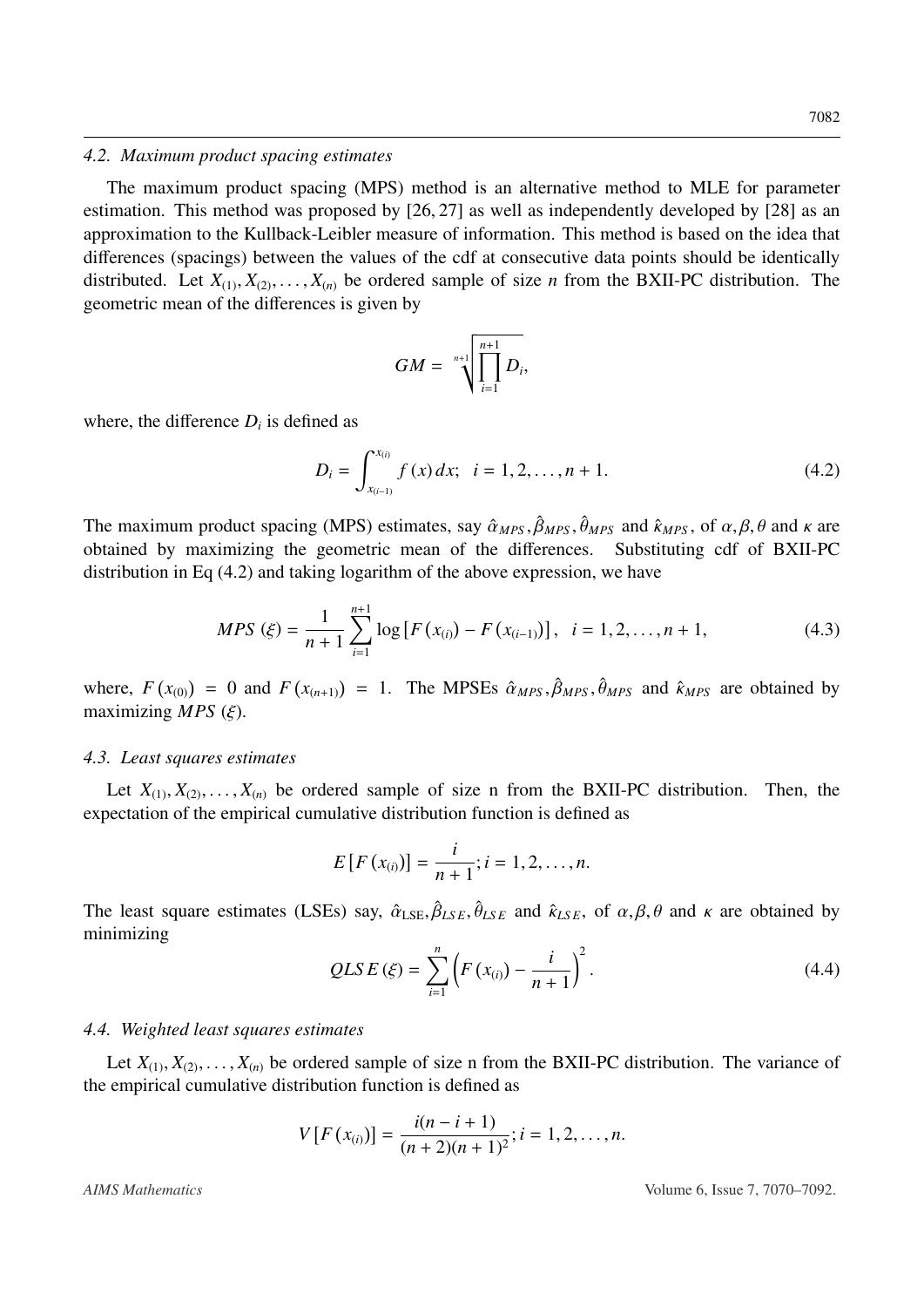Then, the weighted least square estimates (WLSEs) say,  $\hat{\alpha}_{WLSE}$ ,  $\hat{\beta}_{WLSE}$ ,  $\hat{\theta}_{WLSE}$  and  $\hat{\kappa}_{WLSE}$ , of  $\alpha$ ,  $\beta$ ,  $\theta$ and  $\kappa$  are obtained by minimizing

$$
QWLS E(\xi) = \sum_{i=1}^{n} \frac{\left( F(x_{(i)}) - \frac{i}{n+1} \right)^2}{V[F(x_{(i)})]}.
$$
\n(4.5)

#### *4.5. Anderson-Darling estimation*

This estimator is based on Anderson-Darling goodness-of-fits statistics which was introduced by [\[29\]](#page-23-9). The Anderson-Darling (AD) minimum distance estimates,  $\hat{\alpha}_{AD}$ ,  $\hat{\beta}_{AD}$ ,  $\hat{\theta}_{AD}$  and  $\hat{\kappa}_{AD}$ , of  $\alpha$ ,  $\beta$ ,  $\theta$  and  $\kappa$  are obtained by minimizing

<span id="page-14-0"></span>
$$
AD(\xi) = -n - \sum_{i=1}^{n} \frac{2i-1}{n} \left[ \log F(x_{(i)}) + \log \left\{ 1 - F(x_{(n+1-i)}) \right\} \right]. \tag{4.6}
$$

### *4.6. The Cramer-von mises estimations*

The Cramer-von Mises (CVM) minimum distance estimates,  $\hat{\alpha}_{\text{CVM}}$ ,  $\hat{\beta}_{\text{CVM}}$ ,  $\hat{\theta}_{\text{CVM}}$  and  $\hat{\kappa}_{\text{CVM}}$ , of  $\alpha$ ,  $\beta$ , nd  $\kappa$  are obtained by minimizing  $\theta$  and  $\kappa$  are obtained by minimizing

$$
CVM(\xi) = \frac{1}{12n} + \sum_{i=1}^{n} \left[ F(x_{(i)}) - \frac{2i-1}{2n} \right]^2.
$$
 (4.7)

We refer the interested readers to [\[30\]](#page-23-10) for AD and CVM goodness-of-fits statistics. To solve the above equations, Eqs  $(4.1)$ – $(4.6)$  can be optimized either directly by using the R (optim and maxLik functions), SAS (PROC NLMIXED) and Ox package (sub-routine Max BFGS) or the non-linear optimization methods such as the quasi-Newton procedure to numerically optimize  $\ell(\xi)$ , *MPS* ( $\xi$ ),  $QLSE(\xi)$ ,  $QWLSE(\xi)$ ,  $AD(\xi)$  and  $CVM(\xi)$  functions.

#### 5. Simulation experiments

In this Section, we perform the simulation studies by using the BXII-PC to see the performance of the above estimators corresponding to this distribution and obtain the graphical results. We generate N=1000 samples of size n=20, 30, ..., 800 from the BXII-PC distribution with true parameter values  $\alpha = 15$ ,  $\beta = 5$ ,  $\theta = 0.5$  and  $\kappa = 2$ . The random numbers generation is obtained by its quantile function. In this simulation study, we calculate the empirical mean, bias and mean square errors (MSEs) and the mean relative estimates (MREs) of all estimators to compare in terms of their biases, MSEs and MREs with varying sample size. The empirical bias, MSE and MRE are calculated by (for  $h = \alpha, \beta, \theta, \kappa$ )

$$
\widehat{Bias}_h = \frac{1}{N} \sum_{i=1}^N (\hat{h}_i - h),
$$

$$
\widehat{MSE}_h = \frac{1}{N} \sum_{i=1}^N (\hat{h}_i - h)^2
$$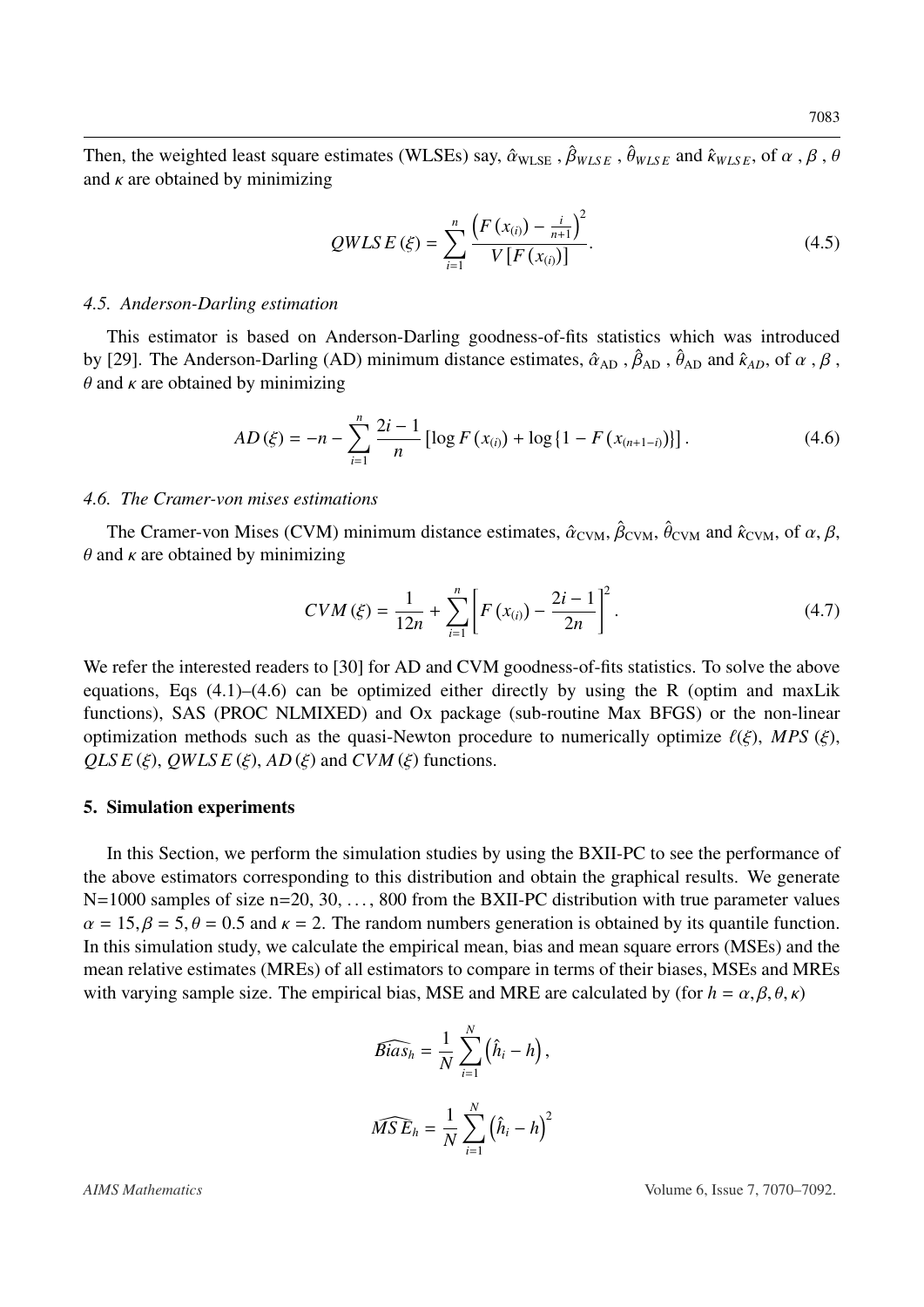and

$$
\widehat{MRE}_h = \frac{1}{N} \sum_{i=1}^N \hat{h}_i / h
$$

respectively. We expect that the empirical means are close to true values. MREs are closer to one when the MSEs and biases are near zero. All results related to estimations were obtained using optim-CG routine in the R programme.

The results of this simulation study are shown in Figures [3–](#page-15-0)[6.](#page-18-0) These figures show that all estimators are to be consistent, since the MSE and biases decrease with increasing sample size and the values of MREs tend to one as expected. It is clear that the estimates of parameters are asymptotically unbiased. For all parameters estimations, the performances of all estimators are close except the MPS method.

<span id="page-15-0"></span>

**Figure 3.** Simulation results of  $\alpha$ .

7084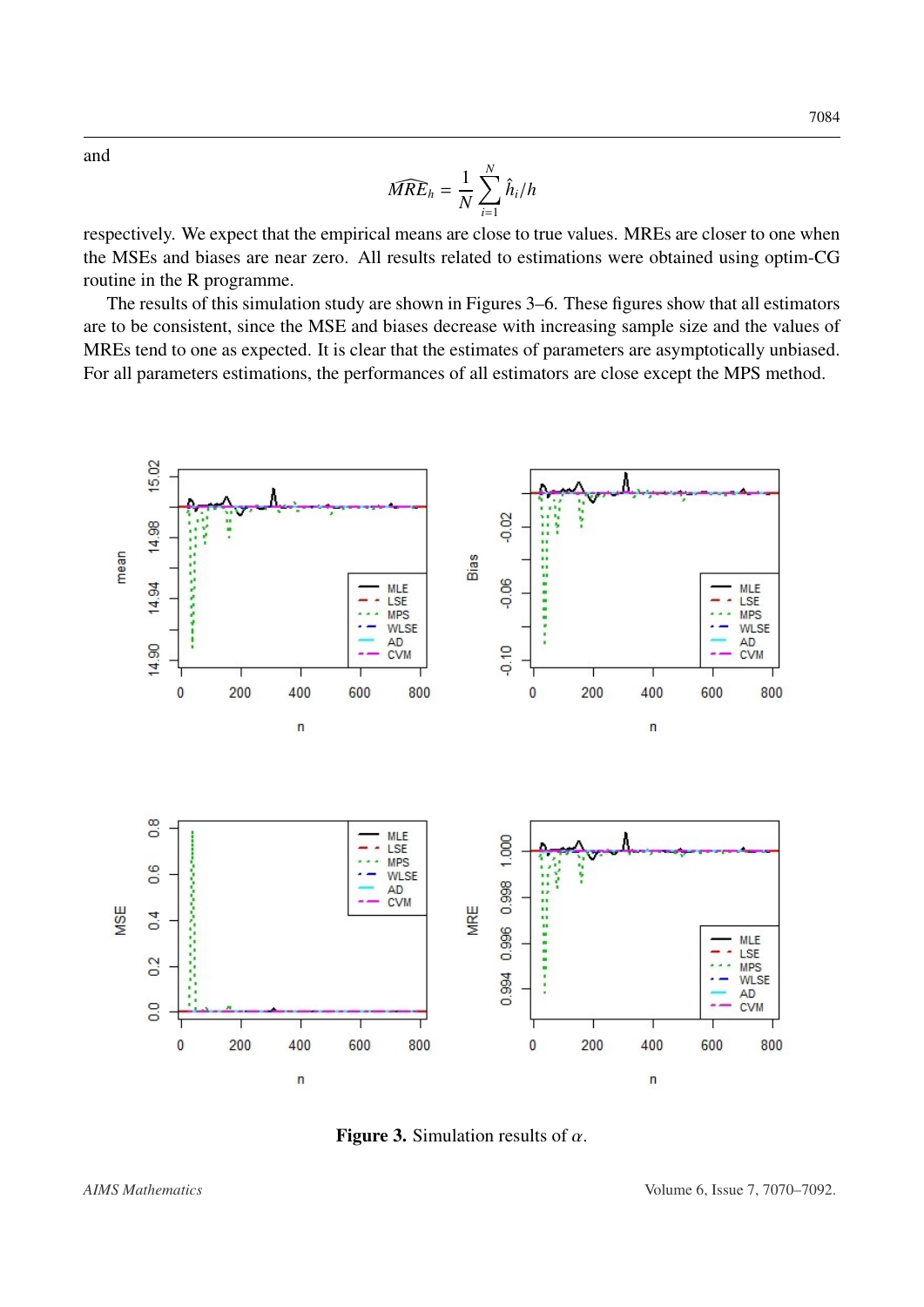

**Figure 4.** Simulation results of  $\beta$ .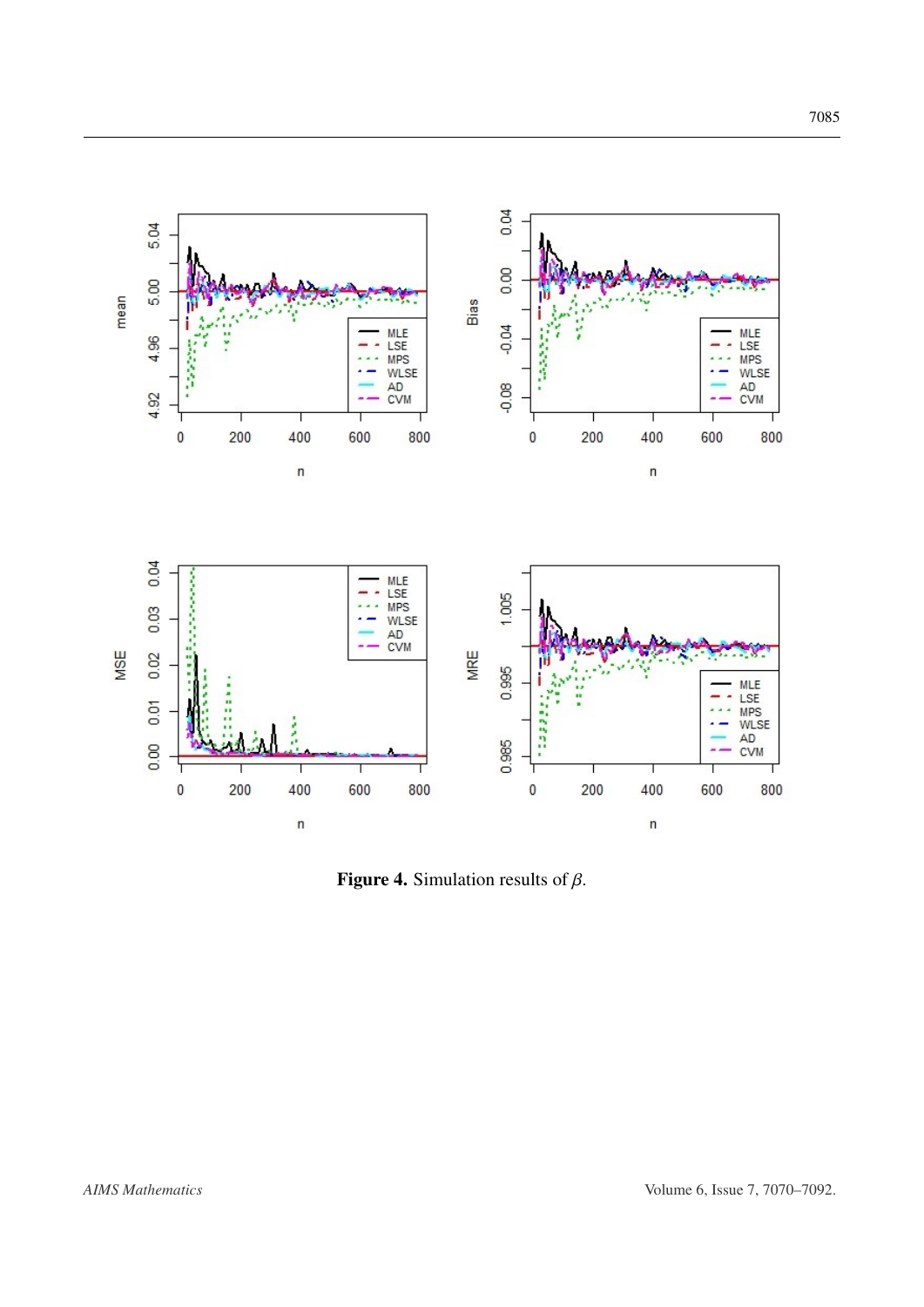



Figure 5. Simulation results of  $\theta$ .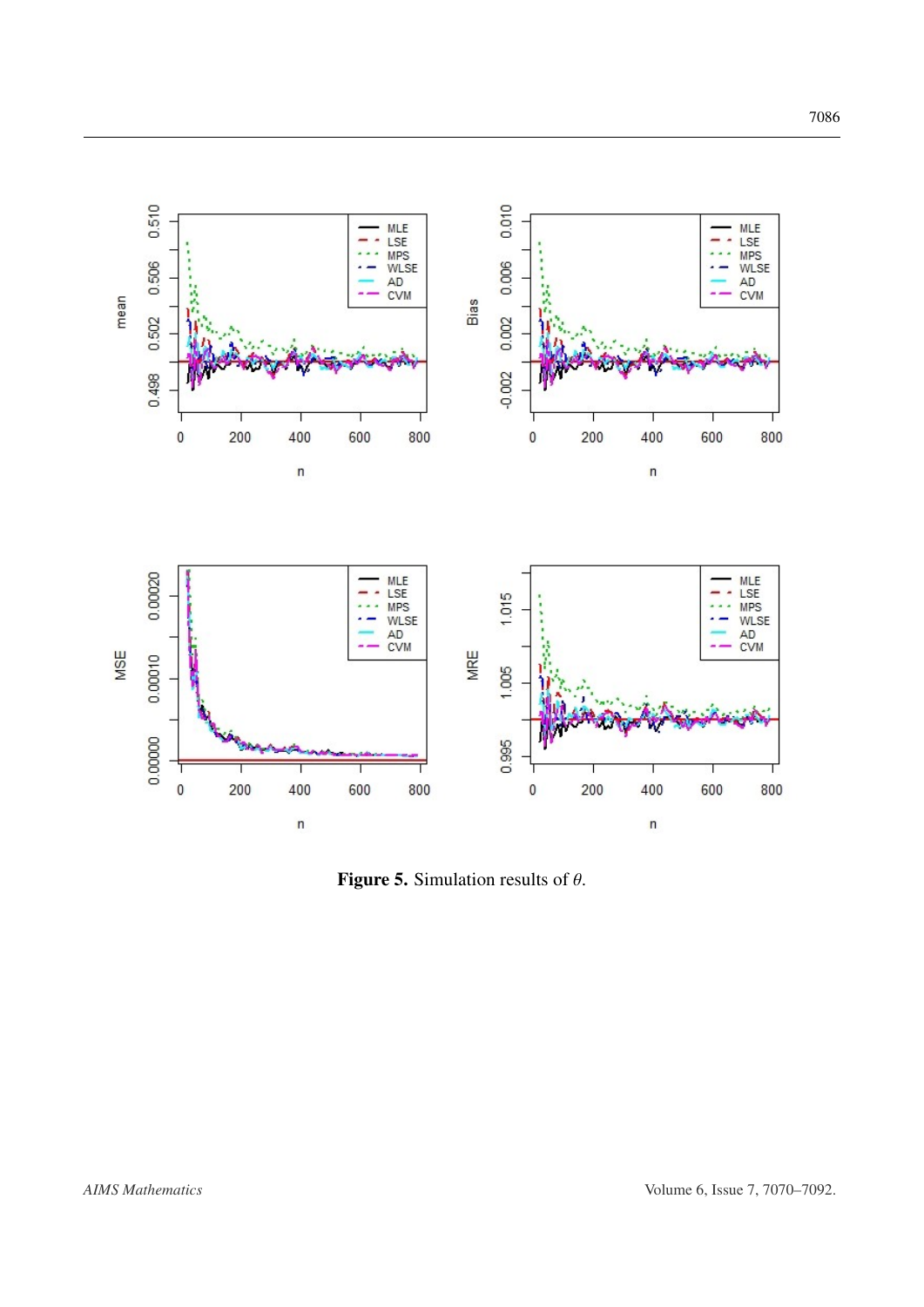<span id="page-18-0"></span>

**Figure 6.** Simulation results of  $\kappa$ .

## 6. Application of the BXII-PC distribution

We consider an application to successive failures of the air conditioning system [\[31\]](#page-23-11) for authentication the flexibility, utility and potentiality of the BXII-PC distribution. For this data set, we compare the BXII-PC distribution with BXII-HC, L-PC, LL-PC, Burr III power Cauchy (BIII-PC), Burr III half Cauchy (BIII-HC), Kumaraswamy half Cauchy (K-HC), beta half Cauchy (B-HC), Marshal Olkin power Cauchy (M-PC), Marshal Olkin half Cauchy (M-HC), BXII, PC and HC distributions. For selection of the optimum distribution, we compute the estimate of "likelihood ratio statistics  $(-2\hat{\ell})$ , Akaike information criterion (AIC), corrected Akaike information criterion (CAIC), Bayesian information criterion (BIC), Hannan-Quinn information criterion (HQIC), Cramer-von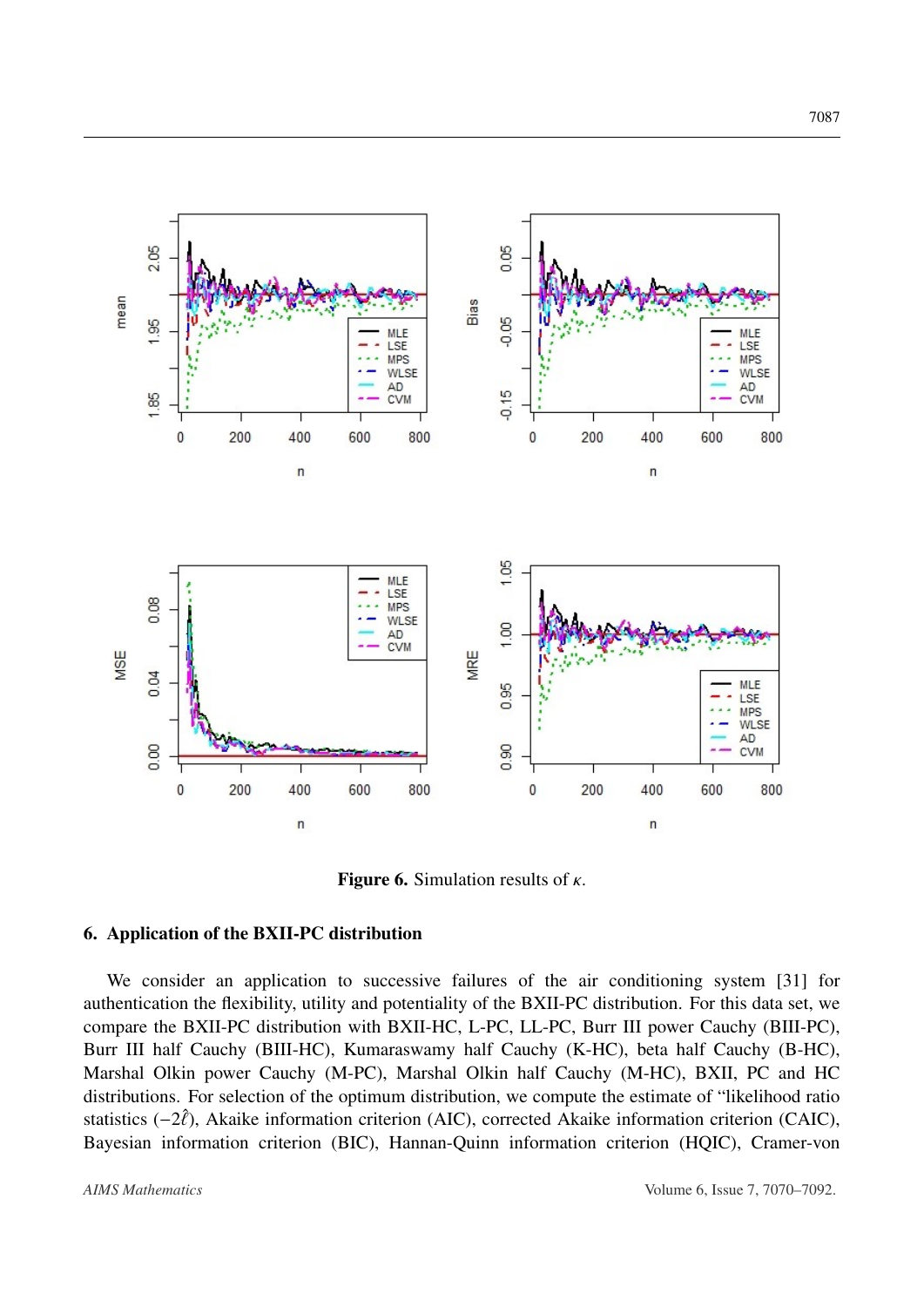Mises (W\*), Anderson Darling (A\*), and Kolmogorov-Smirnov statistic with p-values [K-S (p-values] statistics" for all competing and sub distributions. We compute the MLEs and their standard errors (in parentheses). Table [2](#page-19-0) reports the MLEs, their standard errors (in parentheses) and goodness of fit statistics such as W\*, A\*, KS (p-values). Table [3](#page-20-0) displays the values of  $-2\hat{\ell}$ , AIC, CAIC, BIC and HQIC.

We infer from the Tables [2](#page-19-0) and [3](#page-20-0) that BXII-PC distribution is best model, with the smallest values for all criteria of goodness of fit statistics (except BIC).

Figure [7](#page-20-1) infers that the BXII-PC distribution is best fitted to empirical data.

<span id="page-19-0"></span>

| Model          | $\alpha$ | $\ldots \ldots \ldots$<br>$\beta$ | $\frac{1}{2}$<br>$\theta$ | $\pmb{\mathit{K}}$ | W*      | $A^*$    | $K-S$        |
|----------------|----------|-----------------------------------|---------------------------|--------------------|---------|----------|--------------|
|                |          |                                   |                           |                    |         |          | (p-value)    |
| <b>BXII-PC</b> | 4.3914   | 10.4378                           | 7.8493                    | 0.1169             | 0.0722  | 0.4833   | 0.0468       |
|                | (3.4537) | (12.1928)                         | (33.5290)                 | (0.1245)           |         |          | (0.8286)     |
| <b>BXII-HC</b> | 8.5509   | 0.9461                            | 497.9669                  | 1                  | 0.1371  | 0.8572   | 0.0508       |
|                | (7.0532) | (0.0784)                          | (527.6631)                |                    |         |          | (0.7457)     |
| L-PC           | 8.1813   | 1                                 | 462.3083                  | 0.9487             | 0.1352  | 0.8477   | 0.0499       |
|                | (5.9633) |                                   | (425.9378)                | (0.0766)           |         |          | (0.7648)     |
| LL-PC          | 1        | 28.7435                           | 0.04533                   | 0.0614             | 0.1031  | 0.7285   | 0.0509       |
|                |          | (8.2993)                          | (0.08912)                 | (0.0174)           |         |          | (0.7428)     |
| <b>BIII-PC</b> | 0.4988   | 12.3673                           | 9.4187                    | 0.1859             | 0.0956  | 0.6667   | 0.0517       |
|                | (0.2522) | (14.8340)                         | (32.3260)                 | (0.2492)           |         |          | (0.7257)     |
| <b>BIII-HC</b> | 0.3067   | 2.7522                            | 85.1320                   | $\mathbf{1}$       | 0.1916  | 1.2809   | 0.0669       |
|                | (0.0717) | (0.3926)                          | (15.6944)                 |                    |         |          | (0.3999)     |
| $K-HC$         | 0.9862   | 2.0882                            | 116.3634                  | $\overline{a}$     | 0.1252  | 0.8205   | 0.0549       |
|                | (0.1415) | (0.8367)                          | (72.3209)                 |                    |         |          | (0.6529)     |
| <b>B-HC</b>    | 2.0192   | 1.0053                            | 109.2613                  | $\overline{a}$     | 61.9577 | 358.9412 | 0.9886       |
|                | (0.7054) | (0.1487)                          | (57.3038)                 |                    |         |          | $(<2.2e-16)$ |
| $M-PC$         | 0.0263   |                                   | 4.2916                    | 1.3353             | 61.3057 | 358.4714 | 0.9974       |
|                | (0.0604) |                                   | (6.4311)                  | (0.1215)           |         |          | $(<2.2e-16)$ |
| $M-HC$         | 3.2167   |                                   | 127.3189                  | $\mathbf{1}$       | 61.9431 | 359.0706 | 0.9841       |
|                | (2.6159) |                                   | (86.8808)                 |                    |         |          | $(<2.2e-16)$ |
| <b>BXII</b>    | 0.0337   | 7.7318                            |                           |                    | 0.5910  | 4.0335   | 0.3695       |
|                | (0.0564) | (12.9583)                         |                           |                    |         |          | $(<2.2e-16)$ |
| PC             |          |                                   | 48.8403                   | 1.16519            | 0.1377  | 0.9365   | 0.0586       |
|                |          |                                   | (4.6197)                  | (0.0776)           |         |          | (0.5713)     |
| HC             |          |                                   |                           | 48.6910            | 0.1177  | 0.8127   | 0.0609       |
|                |          |                                   |                           | (5.0669)           |         |          | (0.521)      |

**Table 2.** MLEs (standard errors) and  $W^*$ ,  $A^*$ , KS (p-values) for successive failures data.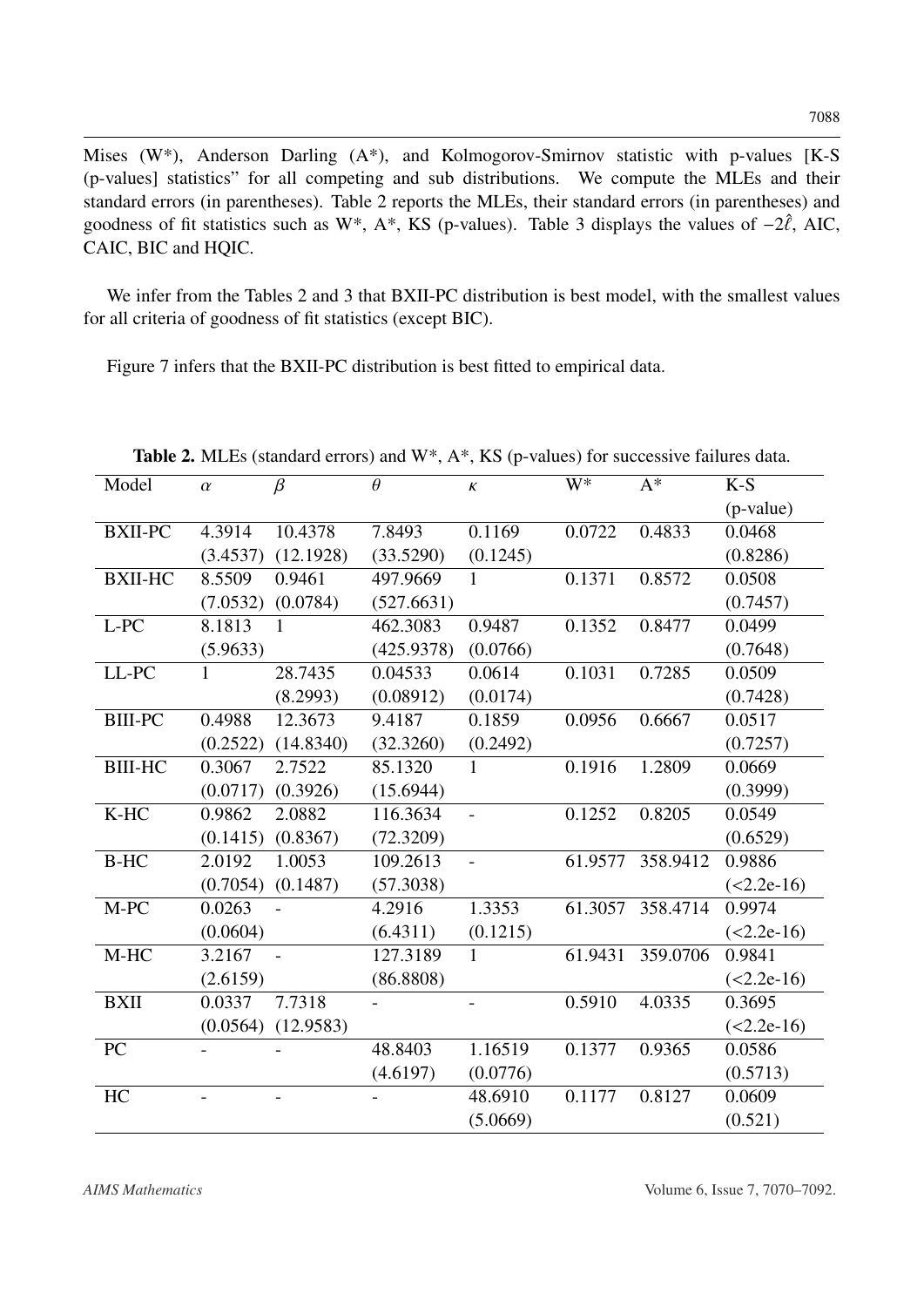<span id="page-20-1"></span>

Figure 7. Fitted pdf (left), cdf (center) and PP (right) plots of the BXII-PC distribution for successive failures data.

Table 3.  $-2\hat{\ell}$ , AIC, CAIC, BIC and HQIC for successive failures data.

<span id="page-20-0"></span>

| Model          | $-2\hat{\ell}$ | <b>AIC</b> | <b>CAIC</b> | <b>BIC</b> | <b>HQIC</b> |
|----------------|----------------|------------|-------------|------------|-------------|
| <b>BXII-PC</b> | 1957.812       | 1965.812   | 1966.042    | 1978.562   | 1970.982    |
| <b>BXII-HC</b> | 1961.65        | 1967.65    | 1967.787    | 1977.212   | 1971.527    |
| L-PC           | 1961.652       | 1967.652   | 1967.789    | 1977.214   | 1971.529    |
| LL-PC          | 1965.289       | 1971.289   | 1971.426    | 1980.851   | 1975.167    |
| <b>BIII-PC</b> | 1963.536       | 1971.536   | 1971.766    | 1984.286   | 1976.706    |
| <b>BIII-HC</b> | 1974.491       | 1980.491   | 1980.628    | 1990.053   | 1984.368    |
| K-HC           | 1963.48        | 1969.48    | 1969.617    | 1979.042   | 1973.357    |
| $B-HC$         | 1963.488       | 1969.488   | 1969.625    | 1979.05    | 1973.365    |
| M-PC           | 1965.343       | 1971.343   | 1971.48     | 1980.905   | 1975.22     |
| M-HC           | 1972.826       | 1976.826   | 1976.894    | 1983.201   | 1979.411    |
| <b>BXII</b>    | 2216.964       | 2220.963   | 2221.032    | 2227.338   | 2223.548    |
| PC.            | 1969.137       | 973.137    | 1973.205    | 1979.511   | 1975.722    |
| HC             | 1974.15        | 1976.15    | 1976.173    | 1979.337   | 1977.443    |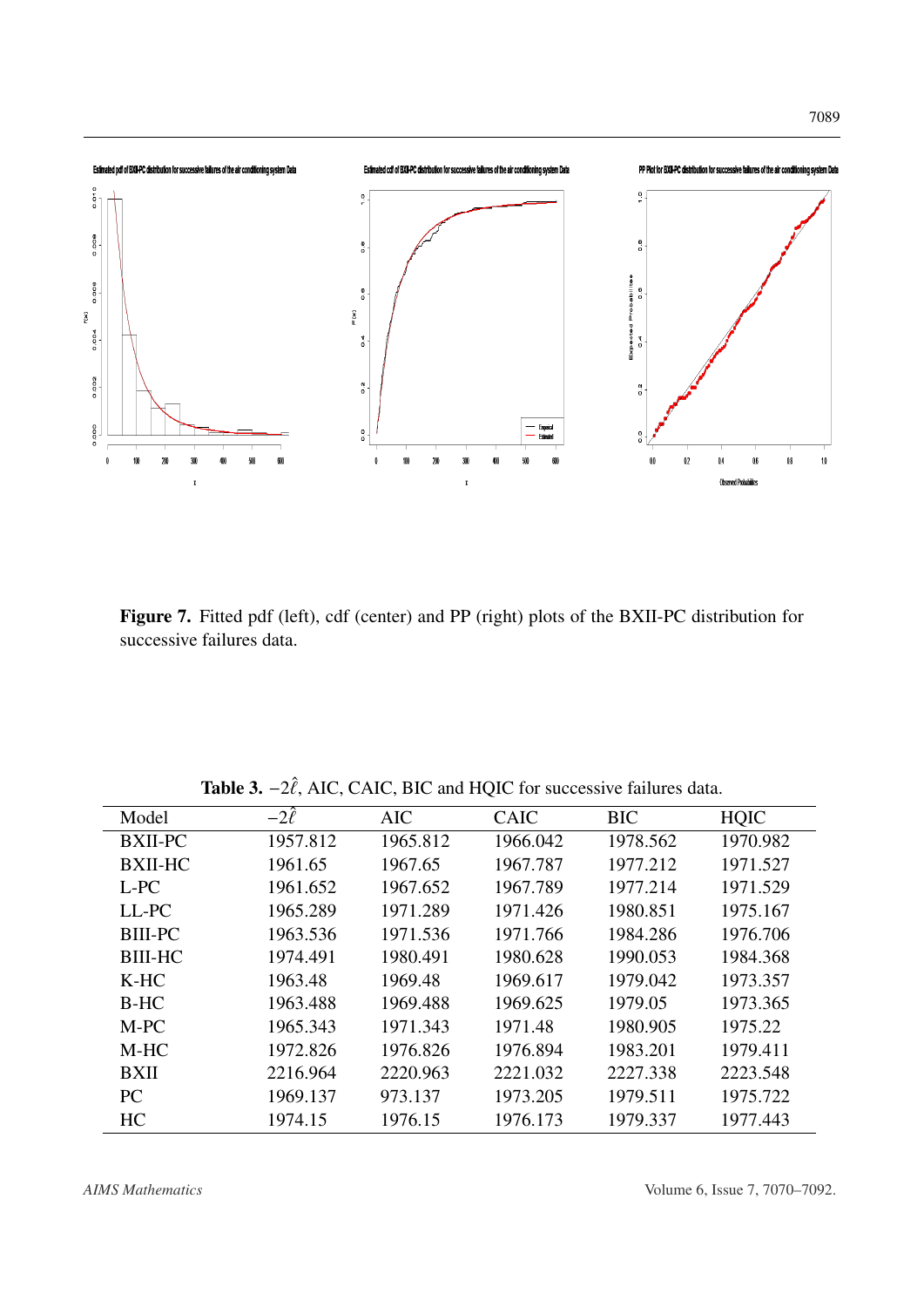#### 7. Conclusions

We propose a new probability distribution, named BXII-PC distribution, based on Cauchy and Burr XII distribution via T-X family method. Its pdf and hrf shapes are seen as very flexible forms. To illustrate the importance of the BXII-PC distribution, we establish various mathematical properties such as random number generator, sub-models, moments related properties, inequality measures, reliability measures and characterizations. We estimate the model parameters by six different methods. We perform a simulation study on the basis of graphical results to evaluate the performance of maximum likelihood, maximum product spacings, least squares, weighted least squares, Cramer-von Mises and Anderson-Darling estimators of the BXII-PC distribution. We demonstrate the potentiality and utility of the BXII-PC distribution by considering an application to successive failures of the air conditioning system. We apply various model selection criteria and graphical tools to examine the adequacy of the proposed distribution. We infer that the BXII-PC model is empirically suitable for the lifetime applications (successive failures analysis). Therefore, the BXII-PC model is a flexible, reasonable and parsimonious to other existing distributions. Hence it should be included in the distribution theory to assist the researchers. Further, as perspective of future projects, we may consider several intensive subjects (i) unit BXII-PC; (ii) Burr III-PC; (iii) log-Burr XII-Power Cauchy regression; (iv) various characteristics of the bivariate and the multivariate extensions of the BXII-PC; (v) Bayesian estimation of the BXII-PC parameters via complete and censored samples under different loss functions and (vi) the study of the complexity of the BXII-PC via Bayesian methods.

# Appendix A

<span id="page-21-0"></span>**Theorem 7.1.** *Let*  $(\Omega, F, P)$  *be a given probability space and let*  $H = [a_1, a_2]$  *be an interval with*  $a_1 < a_2$  ( $a_1 = -\infty$ ,  $a_2 = \infty$ ). Let  $X : \Omega \to [a_1, a_2]$  be a continuous random variable with distribution *function F and Let g (x) be a real function defined on*  $H = [a_1, a_2]$  *<i>such that*  $E[g(X)|X \ge x] = h(x)$  *for*  $x \in H$  *is defined with some real function h*(*x*) *should be in simple form. Assume that*  $g(x) \in C([a_1, a_2])$ ,  $h(x) \varepsilon C^2$  ([*a*<sub>1</sub>, *a*<sub>2</sub>]) *and F is twofold continuously differentiable and strictly monotone function on the*<br>set [*a*<sub>1</sub>, *a*<sub>2</sub>]. We conclude, assuming that the equation  $g(x) = h(x)$  has no real solution in the insi *set*  $[a_1, a_2]$ *. We conclude, assuming that the equation*  $g(x) = h(x)$  *has no real solution in the inside of* [*a*<sub>1</sub>, *a*<sub>2</sub>]. Then *F* is obtained from the functions  $g(x)$  and  $h(x)$  as  $F(x) = \int_a^x k \Big|$  $h'(t)$ *h*(*t*)−*g*(*t*)  $\left| \exp\left(-s\left(t\right)\right) dt, \right|$ where  $s(t)$  *is the solution of equation s'*  $(t) = \frac{h'(t)}{h(t)-\sigma}$  $\frac{h'(t)}{h(t)-g(t)}$  and k is a constant, chosen to make  $\int_{a_1}^{a_2} dF = 1$ .

# Acknowledgments

The authors would like to thank the Editorial Board and two reviewers for their constructive comments that greatly improved the final version of the paper.

### Conflicts of interest

The authors declare no conflict of interest.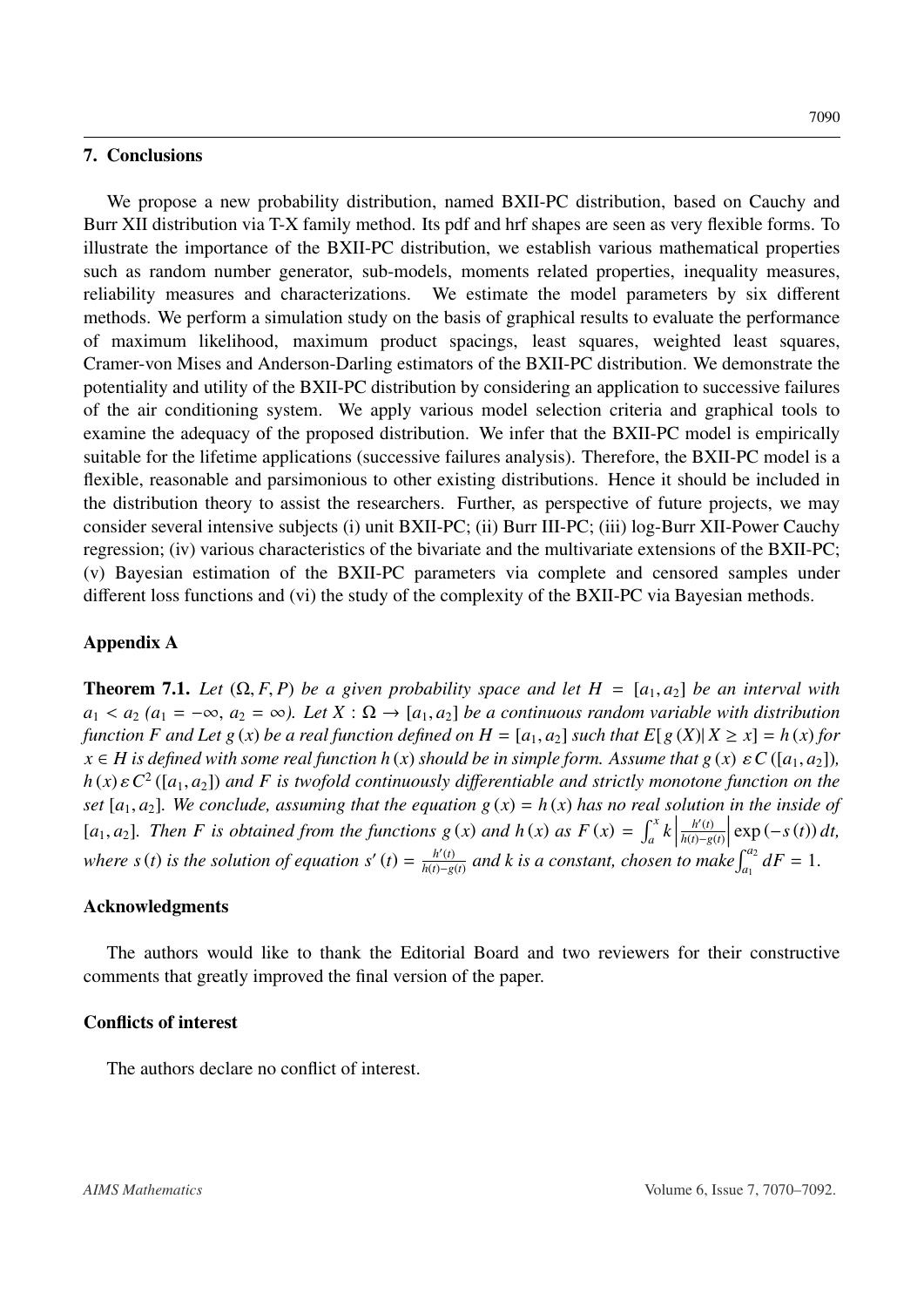#### References

- <span id="page-22-0"></span>1. P. R. Rider, Generalized Cauchy distribution, *Ann. Math. Stat.*, 9 (1957), 215–223.
- <span id="page-22-1"></span>2. R. C. Dahiya, P. G. Staneski, N. R. Chaganty, Maximum likelihood estimation of parameters of the truncated Cauchy distribution, *Commun. Stat. Theory Methods*, 30 (2001), 1737–1750.
- 3. S. Nadarajah, S. Kotz, A truncated Cauchy distribution, *Int. J. Math. Educ. Sci. Technol.*, 37 (2006), 605–608.
- <span id="page-22-2"></span>4. N. L. Johnson, S. Kotz, N. Balakrishnan, *Continuous Univariate Distributions*, Second edition, New York: Wiley, 1994.
- <span id="page-22-3"></span>5. N. Eugene, C. Lee, F. Famoye, Beta-normal distribution and its applications, *Commun. Stat. Theory Methods*, 31 (2002), 497–512.
- 6. E. Alshawarbeh, F. Famoye, C. Lee, Beta-Cauchy distribution: Some properties and applications, *J. Stat. Theory Appl.*, 12 (2013), 378–391.
- <span id="page-22-4"></span>7. E. Alshawarbeh, C. Lee, F. Famoye, The beta-Cauchy distribution, *J. Probab. Stat. Sci.*, 10 (2012), 41–57.
- <span id="page-22-5"></span>8. E. Jacob, K. Jayakumar, On half-Cauchy distribution and process, *Int. J. Stat. Math.*, 3 (2012), 77–81.
- <span id="page-22-6"></span>9. G. M. Cordeiro, A. J. Lemonte, The beta-half Cauchy distribution, *J. Probab. Stat.*, 2011 (2011), 904705.
- <span id="page-22-7"></span>10. G. G. Hamedani, I. Ghosh, Kumaraswamy-half-Cauchy distribution: Characterizations and related results, *Int. J. Stat. Probab.*, 4 (2015), 94–100.
- <span id="page-22-8"></span>11. M. H. Tahir, M. Zubair, G. M. Cordeiro, A. Alzaatreh, M. Mansoor, The Weibull-Power Cauchy distribution: Model, properties and applications, *Hacettepe J. Math. Stat.*, 46 (2017), 767–789.
- <span id="page-22-9"></span>12. J. E. Contreras-Reyes, F. Kahrari, D. D. Cortés, On the modified skew-normal-Cauchy distribution: Properties, inference and applications, *Commun. Stat. Theory Methods*, (2020), 1–17.
- <span id="page-22-10"></span>13. I. W. Burr, Cumulative frequency functions, *Ann. Math. Stat.*, 13 (1942), 215–232.
- <span id="page-22-11"></span>14. R. B. Silva, G. M. Cordeiro, The Burr XII power series distributions: A new compounding family, *Braz. J. Probab. Stat.*, 29 (2015), 565–589.
- <span id="page-22-12"></span>15. I. Elbatal, E. Altun, A. Z. Afify, G. Ozel, The generalized Burr XII power series distributions with properties and applications, *Ann. Data Sci.*, 6 (2019), 571–597.
- <span id="page-22-13"></span>16. G. M. Cordeiro, H. M. Yousof, T. G. Ramires, E. M. Ortega, The Burr XII system of densities: Properties, regression model and applications, *J. Stat. Comput. Simul.*, 88 (2018), 432–456.
- <span id="page-22-14"></span>17. H. Goual, H. M. Yousof, Validation of Burr XII inverse Rayleigh model via a modified chi-squared goodness-of-fit test, *J. Appl. Stat.*, 47 (2020), 393–423.
- <span id="page-22-15"></span>18. F. A. Bhatti, G. G. Hamedani, M. C. Korkmaz, W. Sheng, A. Ali, On the Burr XII-moment exponential distribution, *Plos One*, 16 (2021), e0246935.
- <span id="page-22-16"></span>19. A. Alzaatreh, M. Mansoor, M. H. Tahir, M. Zubair, S. Ali, The gamma half-Cauchy distribution: Properties and applications, *Hacettepe J. Math. Stat.*, 45 (2016), 1143–1159.